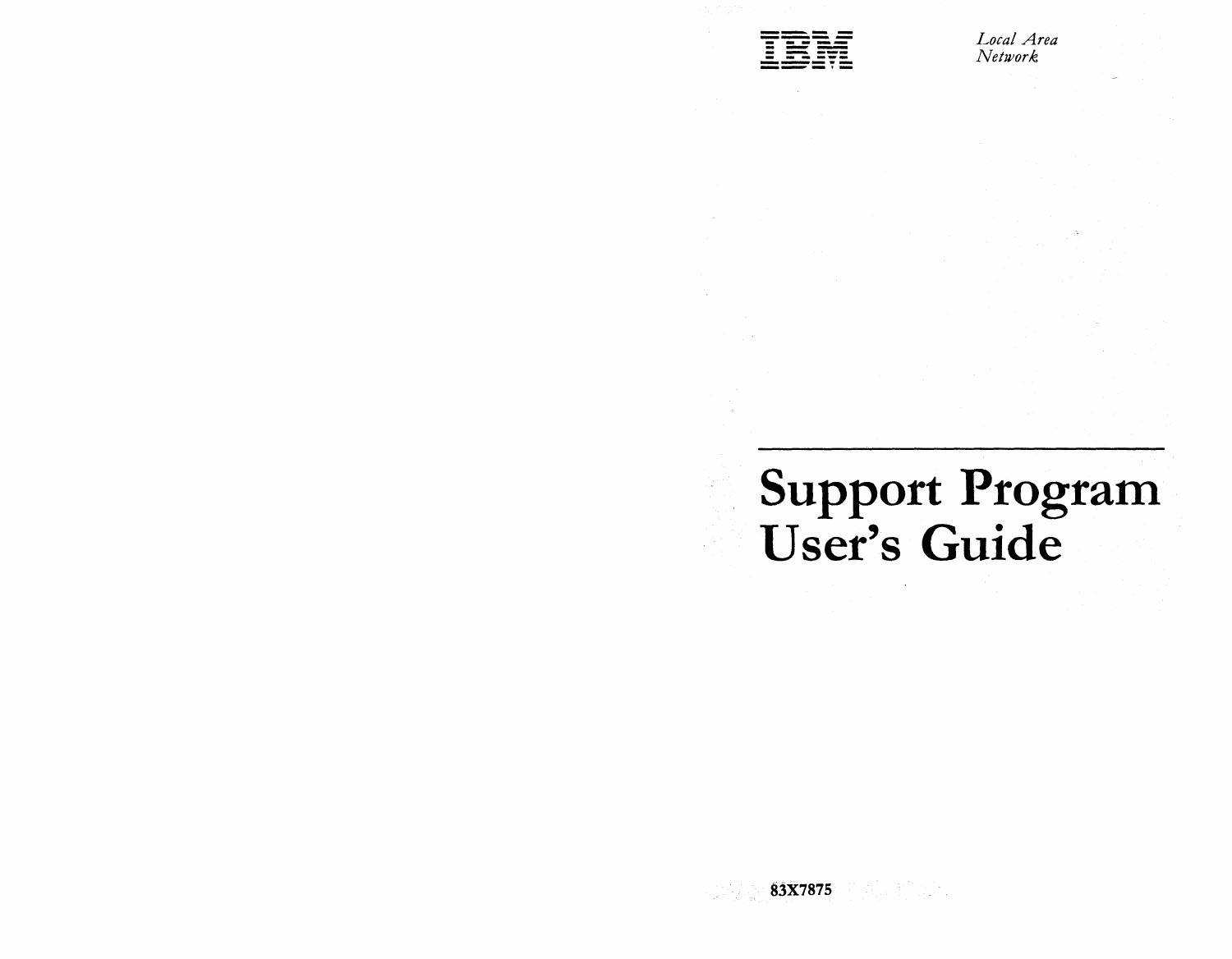Note: This product is intended for use within a single establishment and within a single, homogeneous user population. For sensitive applications requiring isolation from each other, management may wish to provide isolated cabling or to encrypt the sensitive data before putting it on the network.

#### First Edition (April 1987)

Changes are made periodically to the information herein; these changes will be incorporated in new editions of this publication.

Any reference to an IBM program product in this document is not intended to state or imply that only IBM's program product may be used. Any functiona1Jy equivalent program may be used instead. It is possible that this material may contain reference to, or information about, IBM products (machines and programs), programming, or services that are not announced in your country. Such references or information must not be construed to mean that IBM intends to announce such IBM products, programming, or services in your country.

Publications are not stocked at the address given below; requests for IBM publications should be made to your IBM representative or to the IBM branch office serving your locality.

A form for reader's comments is provided at the back of this publication. If the form has been removed, comments may be addressed to IBM Corporation, Information and Interface Development Support, Department E02, PO Box 12195, Research Triangle Park, North Carolina, U.S.A. 27709. IBM may use or distribute any of the information you supply in any way it believes appropriate without incurring any obligation whatever. You may, of course, continue to use the information you supply.

## **Preface**

The IBM Local Area Network (LAN) Support Program provides adapter support and associated program interfaces for two IBM local area networks: the IBM PC Network and the IBM Token-Ring Network. The LAN Support Program provides interfaces that allow network application programs to access the adapters. It also allows the user to run programs written for one network on the other network.

The LAN Support Program replaces the following previously released software:

• TOKREUI.COM

> The adapter support interface supplied with the IBM Token-Ring Network PC Adapter and Adapter II.

• TOKR3270.COM

> This adapter support interface is the IBM Token-Ring Network PC Adapter Support Program for the 3270-PC, supplied with the NETBIOS Program Version 1.1.

• NETBEUI.COM

The Token-Ring Network NETBIOS (Network Basic Input/Output System) Program.

The LAN Support Program provides all the functions of both network adapter support interfaces and NETBIOS for the IBM Token-Ring Network and the IBM PC Network.

Also, the LAN Support Program diskette contains a Configuration Ald. The Configuration Aid is a program that helps the user determine the parts of the LAN Support Program that he needs and' configures the computer for those parts.

This book explains what is needed to use the LAN Support Program and where the LAN Support Program fits in the computer.

© Copyright International Business Machines Corporation 1987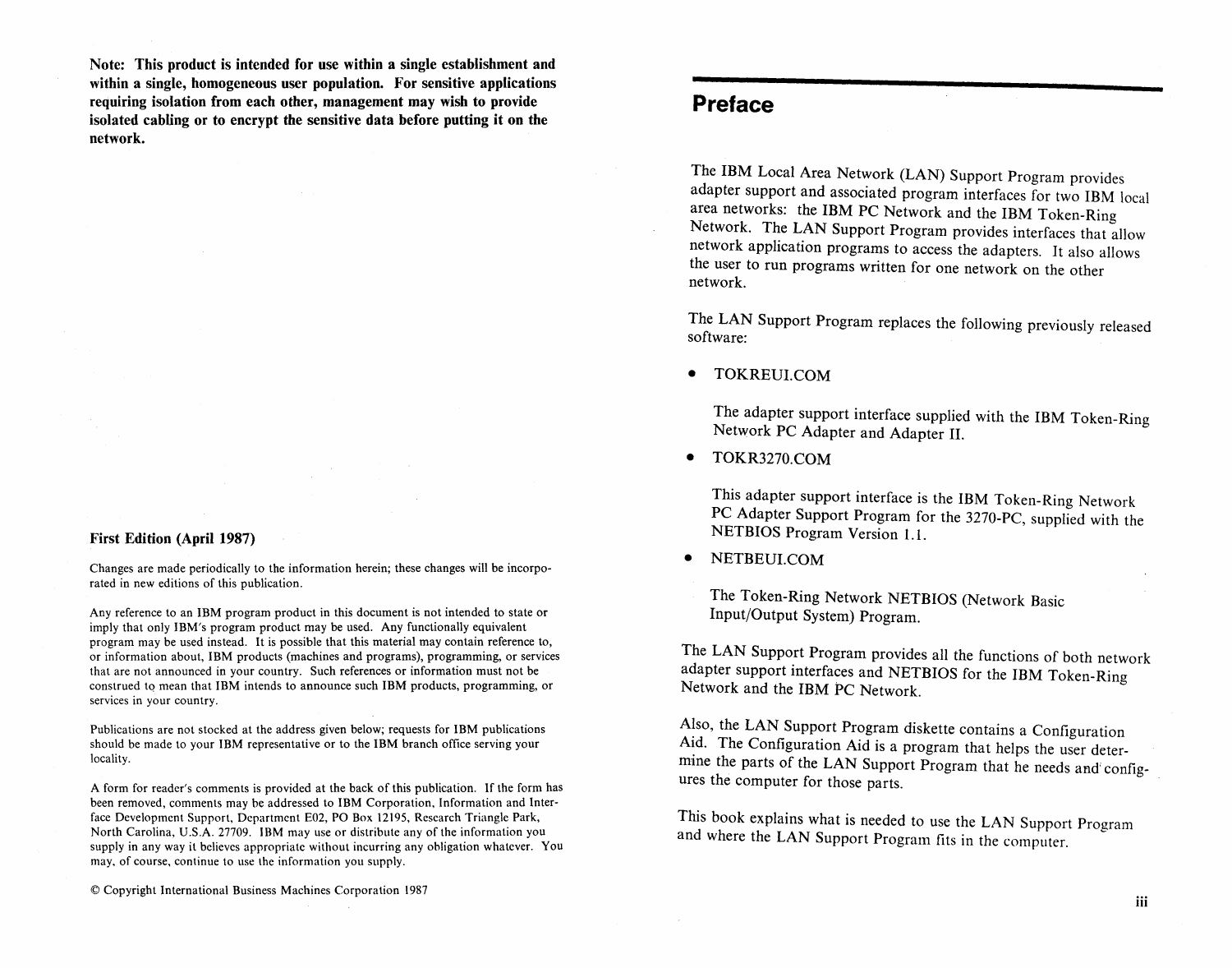Chapter 1 describes the LAN Support Program and the Configuration Aid and what is needed to use them.

Chapter 2 explains how to use the Configuration Aid.

Appendix A lists all the messages returned when the program is loaded.

Appendix B explains how to configure the LAN Support Program manually (without the Configuration Aid).

Appendix C is a statement of service.

Also included on the diskette is DXMINFO.DOC (an information file) with a complete description of all the parameters that can be used with the LAN Support Program.

#### **Related Publications**

Below are a few documents you should be familiar with in order to use the LAN Support Program.

- *IBM Token-Ring Network Problem Determination Guide,*  SY27-0280
- *IBM Token-Ring Network PC Adapter Technical Reference*
- *IBM Token-Ring Network Introduction and Planning Guide,*  GA27-3677
- *IBM Personal Computer Disk Operating System* manual (3.3 or higher)
- The manuals for all network application programs that will be used

To obtain these or other IBM publications, see your place of purchase or your IBM representative.

## **Contents**

| Chapter 1. The IBM LAN Support Program<br>What You Need                                                                                                                                                                                                                                                                                                                                                       | $1 - 1$<br>$1 - 1$<br>$1 - 3$                                                                     |
|---------------------------------------------------------------------------------------------------------------------------------------------------------------------------------------------------------------------------------------------------------------------------------------------------------------------------------------------------------------------------------------------------------------|---------------------------------------------------------------------------------------------------|
| Chapter 2. The Configuration Aid<br>Before Using the Configuration Aid<br>Using the Configuration Aid<br>Removing the Configuration                                                                                                                                                                                                                                                                           | $2 - 1$<br>$2 - 2$<br>$2 - 3$<br>$2 - 6$                                                          |
| Appendix A. Messages                                                                                                                                                                                                                                                                                                                                                                                          | $A-1$<br>$A-2$                                                                                    |
| Appendix B. Manual Configuration<br>The LAN Support Program Files<br>How to Manually Configure the LAN Support Program<br>Device Drivers for Different Installations<br>Coding the CONFIG.SYS File<br>Device Driver Parameters<br>Example Configurations<br>PC with Token-Ring Network Adapter<br>3270-PC with Token-Ring Network Adapter<br>PC with PC Network Adapter<br>PC with Adapters for Both Networks | $B-1$<br>$B-1$<br>$B-2$<br>$B-4$<br>$B-5$<br>$B-6$<br>$B-7$<br>$B-8$<br>$B-9$<br>$B-10$<br>$B-11$ |
|                                                                                                                                                                                                                                                                                                                                                                                                               |                                                                                                   |
|                                                                                                                                                                                                                                                                                                                                                                                                               | $X-1$                                                                                             |
| Index                                                                                                                                                                                                                                                                                                                                                                                                         | $X-3$<br>$X-5$                                                                                    |
|                                                                                                                                                                                                                                                                                                                                                                                                               |                                                                                                   |

v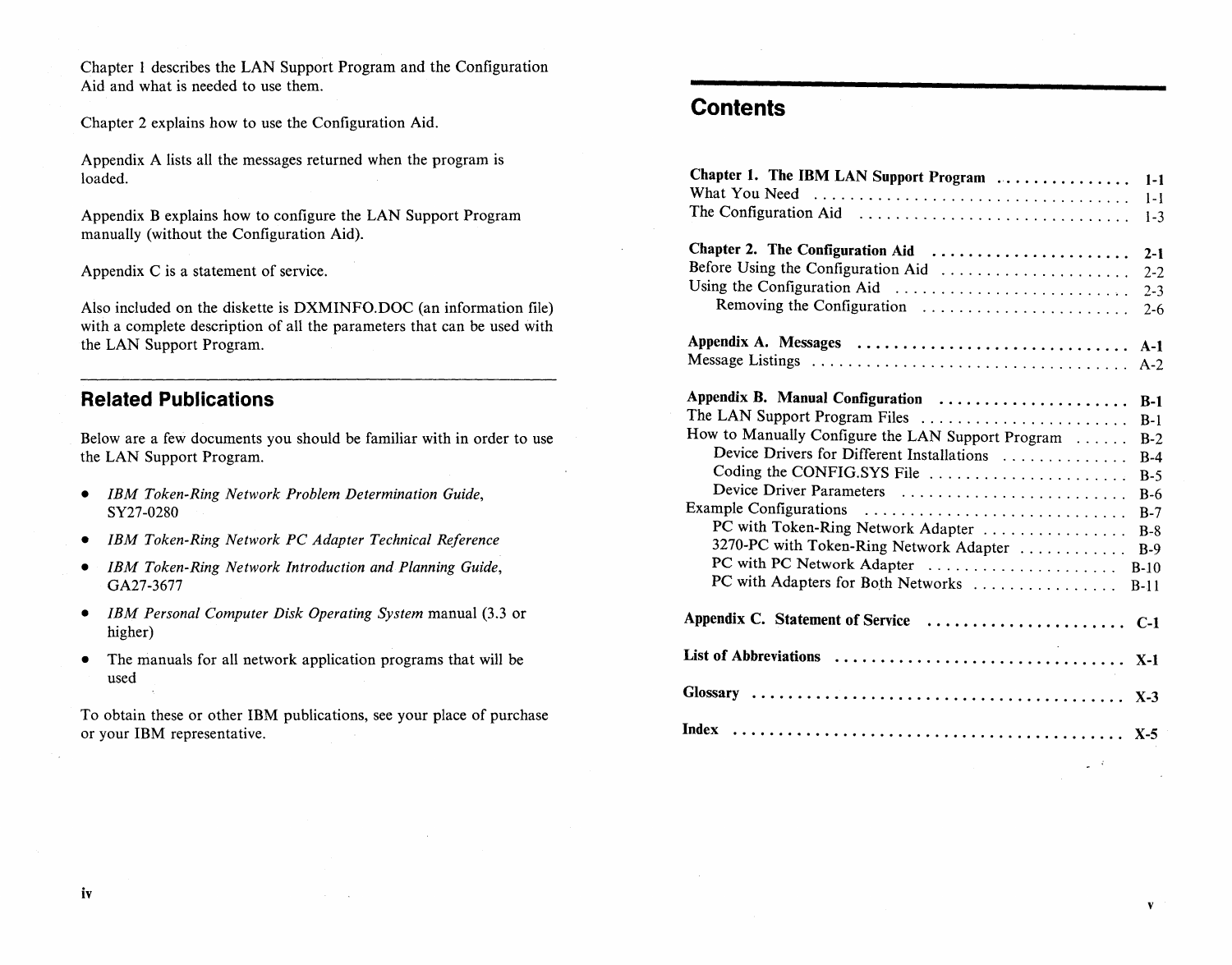# **Chapter 1. The IBM LAN Support Program**

The IBM LAN Support Program provides a program interface to support network application programs on IBM network adapters for both the PC Network and the Token-Ring Network. It provides this support for the IBM network adapters and IBM computers listed on the following pages.

## **What You Need**

To use the LAN Support Program you need:

- The items in this package:
	- $-$  The manual you are reading now
	- The appropriate IBM PC Local Area Network Support Program diskette (5.25- or 3.5-inch diskette)
- One of the following IBM computers:
	- Personal Computer
	- Personal Computer XT
	- Personal Computer AT<sup>®</sup>  $\overline{\phantom{m}}$
	- Industrial Computer
	- 3270 Personal Computer
	- 3270 Personal Computer AT
	- IBM Personal System/2™ computers
- Your computer must have:
	- At least 128 Kb of memory to load the LAN Support Program. If the Configuration Aid will be used to configure this computer, it will need at least 256 Kb.
	- A diskette drive.  $\overline{\phantom{m}}$
	- A display.

vi

- An IBM printer or equivalent if you wish to print the DXMINFO.DOC file.
- Attachment to an IBM local area network.  $\overline{\phantom{m}}$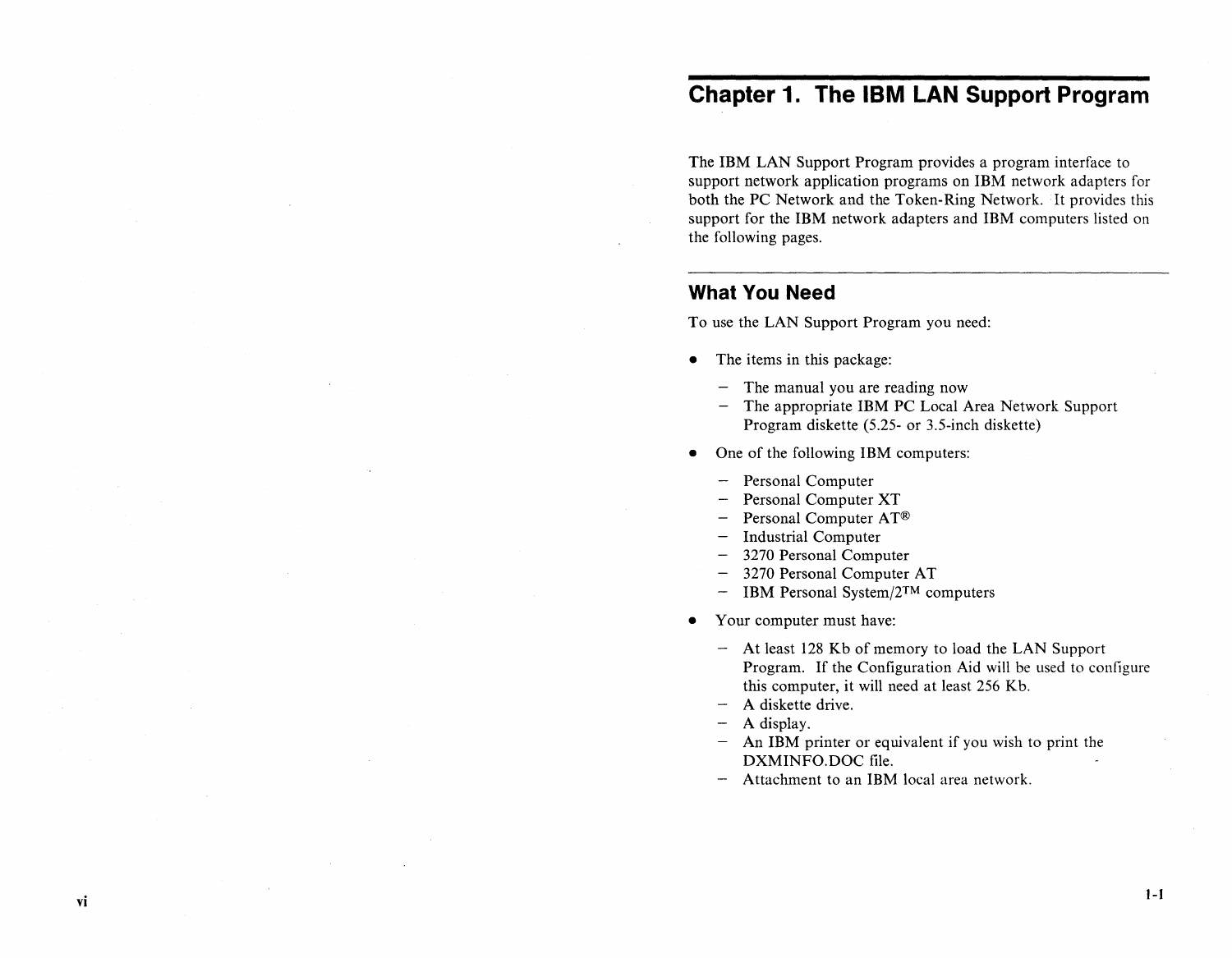- One or two of the following network adapters: Token-Ring Network Adapters  $\sim$ 
	- Token-Ring Network PC Adapter
	- Token-Ring Network PC Adapter II
	- Token-Ring Network Adapter/A
	- IBM PC Network adapters
		- PC Network Adapter II
		- PC Network Adapter II/A
- DOS 3.3 or later
- One or more network application programs

The LAN Support Program provides an interface for two kinds of network application programs:

- Programs written to the IEEE 802.2 interface (such as the  $-$ IBM Advanced Program-to-Program Communication/Personal Computer)
- Programs written to the NETBIOS interface (such as the PC Local Area Network Program).

You will also need some blank diskettes for making backups and working diskettes.

#### **IBM 3270-PC Control Program**

Version 4.0 of the IBM 3270-PC Control Program runs on IBM 3270 Personal Computers as well as other IBM Personal Computers. The LAN Support Program can be configured to provide a program interface to DOS 3.3 with the 3270-PC Control Program.

## **The Configuration Aid**

The Configuration Aid is a program that determines which configuration of the LAN Support Program is needed. It then copies the required files onto a fixed disk or diskette and edits the disk(ette)'s CONFIG.SYS file to create commands that will load the tiles into the computer's memory when the computer is restarted. To use the Configuration Aid, see Chapter 2.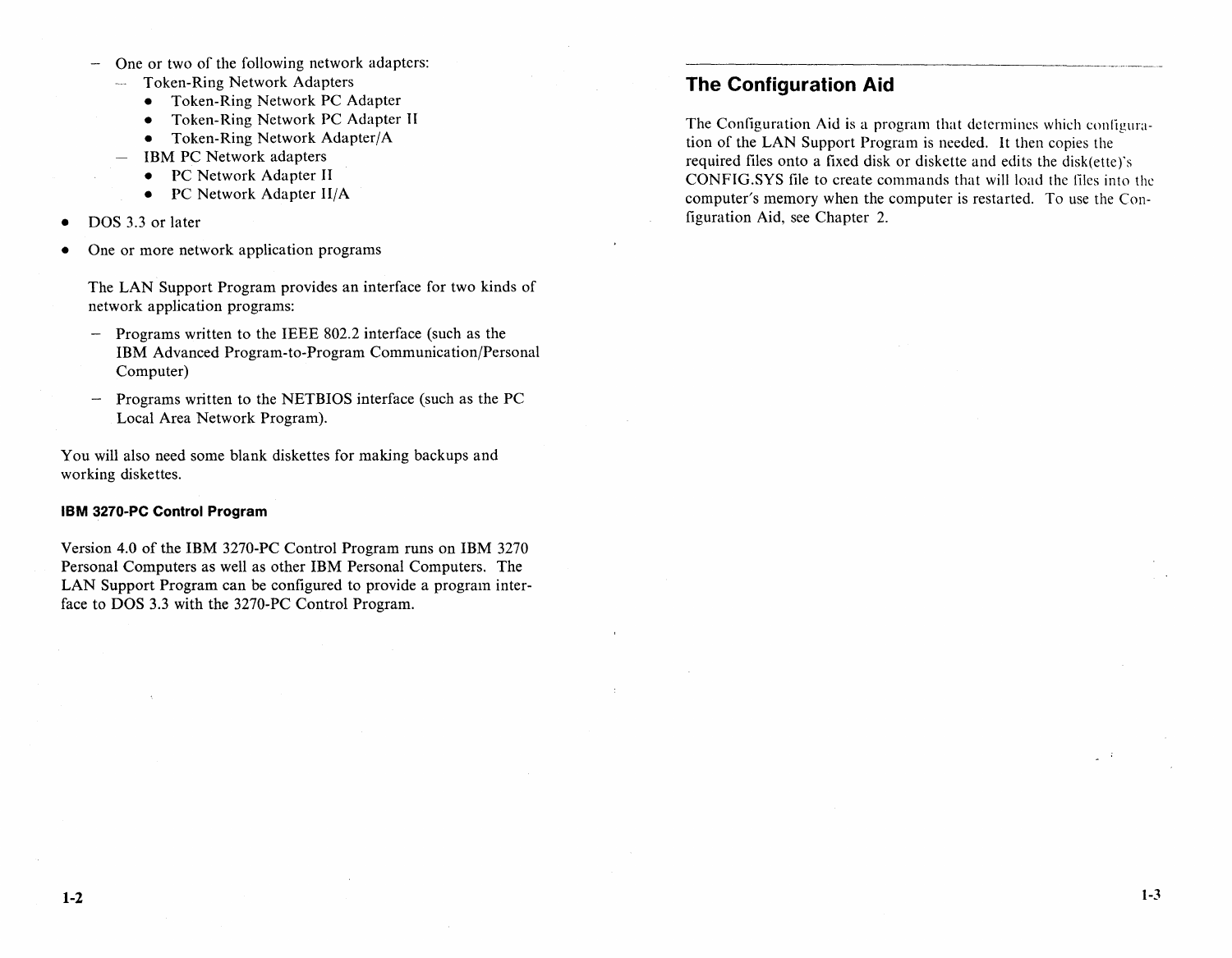# **Chapter 2. The Configuration Aid**

There are two ways to get the appropriate configuration of the LAN Support Program copied onto a fixed disk or diskette: through the Configuration Aid or by copying the appropriate files and editing the configuration file (CONFIG.SYS) manually. The Configuration Aid is provided to simplify the job of copying files and editing the CONFIG.SYS file. The manual instructions are included for the more experienced PC user. They allow you to customize the configuration of the LAN Support Program. The manual instructions are in Appendix B.

The Configuration Aid is a program that determines the configuration of the LAN Support Program that is needed. It can determine the configuration needed for the computer it is running in or for another computer.

When determining the configuration for its own computer, the Configuration Aid identifies the installed hardware and uses your answers to software-related questions to make its determination. When the configuration is for another computer, the Configuration Aid uses your answers to both hardware- and software-related questions.

When all appropriate questions have been answered, the Configuration Aid copies the LAN Support Program files onto a fixed disk or diskette. It then edits this disk(ette)'s CONFIG.SYS file to create commands that will cause the LAN Support Program to be loaded when the computer is restarted. This disk(ette) is the one you will use in everyday operation of the **IBM** LAN Support Program.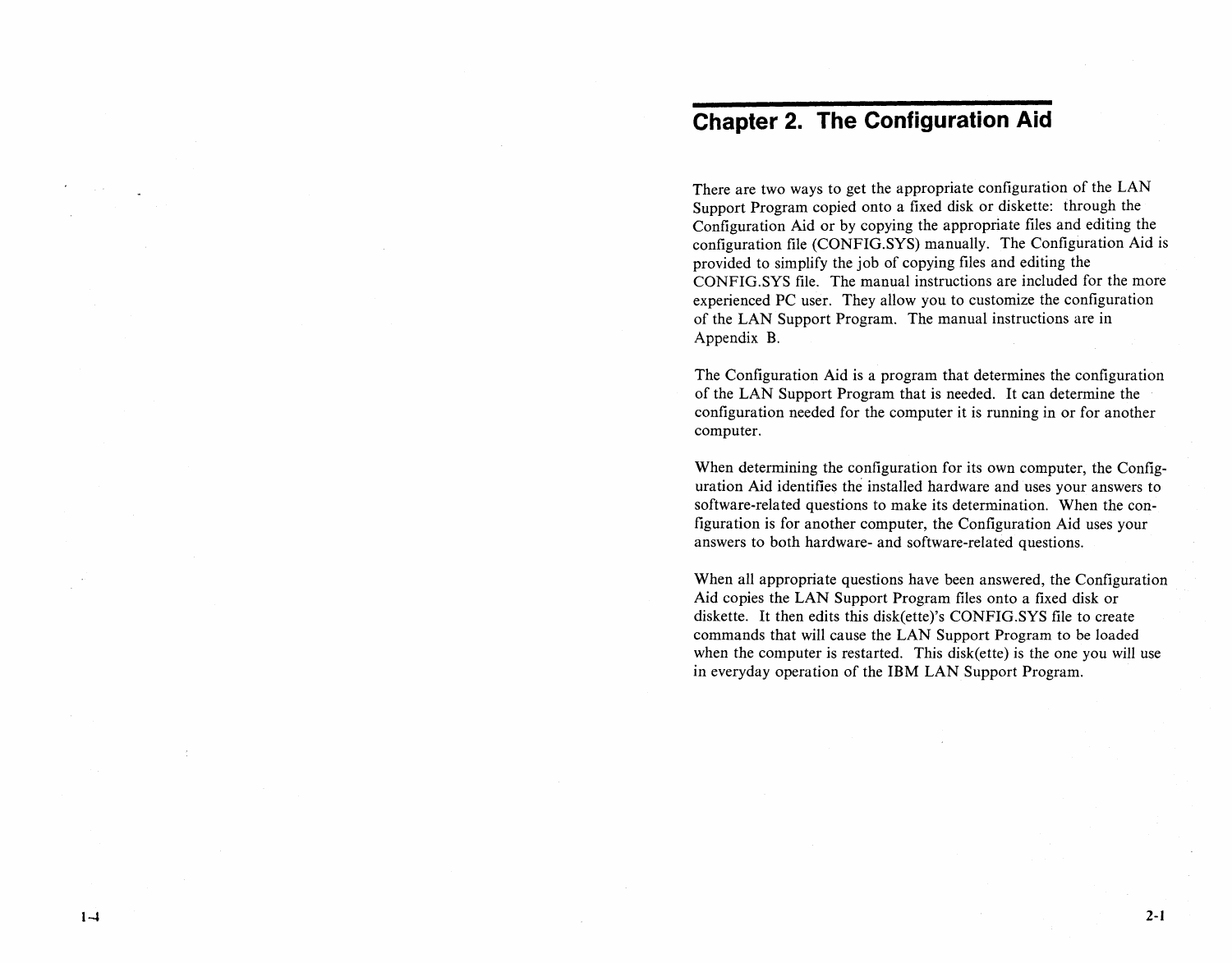## **Before Using the Configuration Aid**

- 1. If you will be starting the computer from a working diskette (instead of a fixed disk), format a blank diskette for use as the working diskette. Be sure to format it as a DOS 3.3 (or later) system diskette (use the DOS FORMAT command with the /S option).
	- If you will be starting the computer from a fixed disk, make sure that the fixed disk has been formatted with DOS 3.3. Use the DOS VER command to check the DOS level. If you must reformat your fixed disk, be sure to backup your files. See the DOS manual for backup instructions.
- 2. If you want the 3270-PC Support Program Version 4.0 to be loaded into memory when the computer is started, you must use this same working disk or fixed disk to load it.
- 3. Before running the Configuration Aid, make a backup copy of the IBM LAN Support Program diskette. (Use the DOS DISKCOPY command.) When running the Configuration Aid, use the backup copy and keep the original in a safe place.

## **Using the Configuration Aid**

- 1. Do one of the following:
	- If you plan to run the Configuration Aid from a diskette, insert the backup copy of the LAN Support Program diskette (3.5-inch or 5.25-inch) into the **default** drive.
	- If you copied the LAN Support Program onto a fixed disk and plan to run the Configuration Aid from that disk, set it as the **default** drive.
- 2. If you want the LAN Support Program configuration to be installed in a sub-directory, you should make sure that the DOS prompt indicates that sub-directory before you use the Configuration Aid.
- 3. Type **DXMAID** and press Enter.
- 4. Answer the questions on the Configuration Aid panels.

After the program has copied the LAN Support Program files, you will be returned to DOS. The appropriate LAN Support Program configuration has been copied to the fixed disk or diskette. This is now your **working** disk(ette). You will not need the original or backup copy of the LAN Support Program diskette for everyday operation. You will need these diskettes only if you want to change your configuration later.

A new CONFIG.SYS file has been created on the working disk(ette) with the appropriate commands to load the adapter support when the computer is started. Default values are assumed for variables such as adapter setup parameters and NETBIOS parameters (if the NETBIOS interface is used). If you require other values for these parameters, you may edit the CONFIG.SYS file and add these parameters on the appropriate entry. See the DXMINFO.DOC file on the LAN Support Program diskette for more information relating to the parameters.

If you already had a CONFIG.SYS file on the working disk(ette), the Configuration Aid has created a new one and saved the old one with the same filename and a unique numeric extension. The· new CONFIG.SYS file contains the same commands as the ori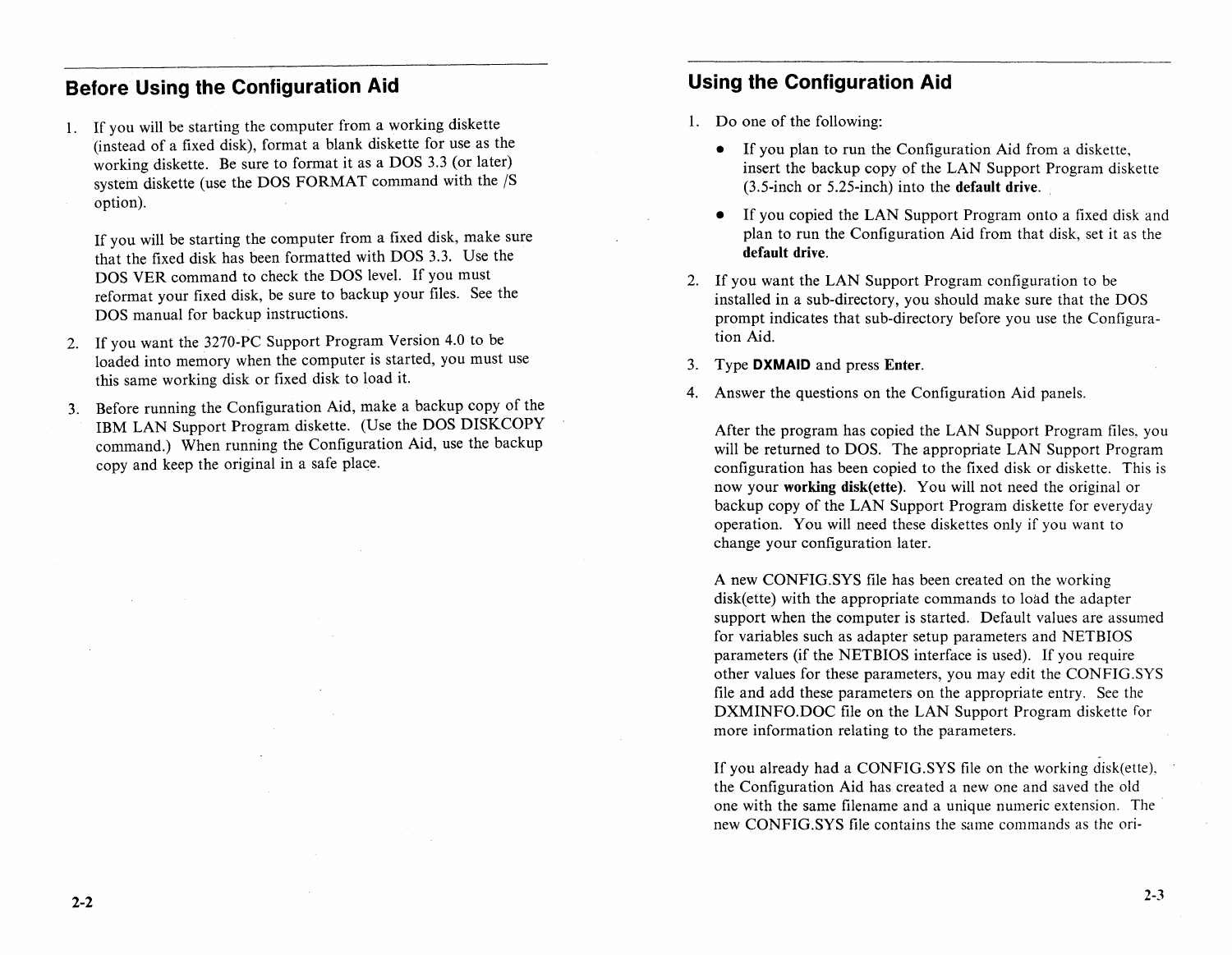ginal one, along with any changes requested for the new configuration.

- 5. If you have any commands in an AUTOEXEC.BAT file or a related batch file that load the following files, you must remove them. If you do not have any commands loading these files, go to step 6.
	- TOKREUI.COM
	- TOKR3270.COM
	- NETBEUl.COM

To remove these commands, do the following:

- a. Make a backup copy of the AUTOEXEC or other batch file to protect any information that may be needed later (for example, any parameters that might be used with TOKREUI and NETBEUI).
- b. Erase the lines that load TOKREUI or NETBEUI. Also erase any lines that do ERRORLEVEL checking for TOKREUI or NETBEUI. An example of these lines is shown on the following page.

TOKREUI < optional parameters> echo off if errorlevel 3 goto T3 if errorlevel 2 golo T2 if errorlevel 1 goto T1 if errorlevel 0 goto TO :T3 echo One or both shared RAM locations are invalid. echo The Adapter Support Interface was not loaded. goto exit :T2 echo One or both adapter addresses are invalid. echo The Adapter Support Interface was not loaded. goto exit :T1 echo A version of the Adapter Support Interface echo was already in memory. echo This version was not loaded. goto exit :TO echo The Adapter Support Interface was loaded echo successfully. :exit NETBEUI < optional parameters> echo off if errorlevel 6 goto n6 if errorlevel 5 goto n5 if errorlevel 4 goto n4 if errorlevel 3 goto n3 if errorlevel 2 goto n2 if errorlevel 1 goto n1 if errorlevel 0 goto nO :n6 echo Requested link stations exceeded maximum. go to exit1 :n5 echo Requested Service Access POints exceeded maximum. go to exit1 :n4 echo Requested work space exceeded maximum. go to exit1 :n3 echo An adapter was already in use. go to exit1 :n2 echo TOKREUI was not previously loaded as echo required or the Token-Ring adapter is missing. :exit1 echo NETBIOS Program not loaded. go to exit2 :n1 echo NETBEUI was already loaded into storage. echo The NETBIOS Program will not load twice. go to exit2 :nO echo The NETBIOS Program was loaded successfully. :exit2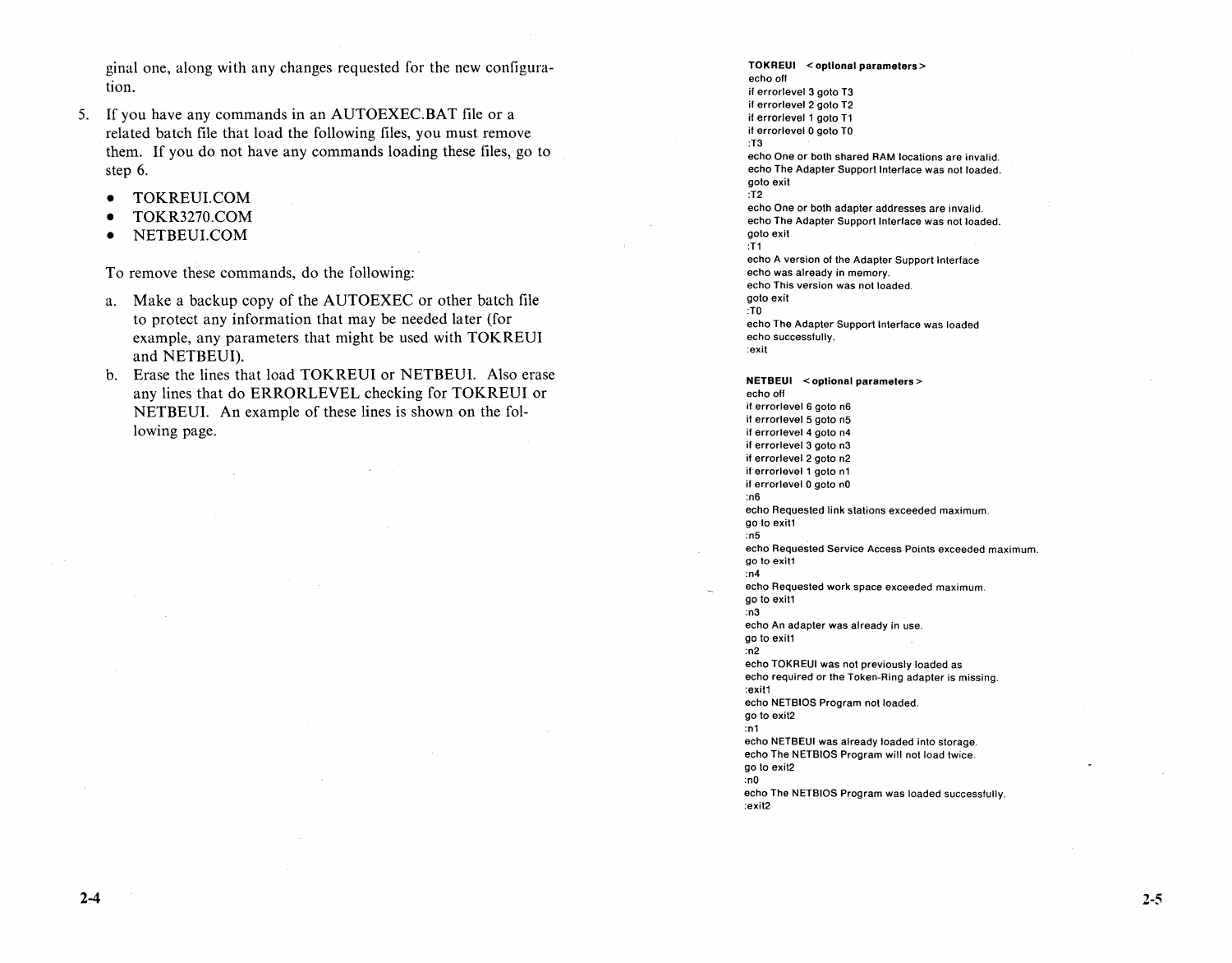- 6. Start the computer with the working disk(ette) that the configuration was saved onto. A copyright statement for the LAN Support Program will be displayed. Look for messages appearing after the copyright statement. If any error messages are displayed, see Appendix A. If any of these messages are error messages, the LAN Support Program may not have been properly loaded. If there are no messages, or there are only information messages, the LAN Support Program has been properly loaded. If no LAN Support Program copyright statement is displayed, the LAN Support Program has not been installed or has been removed.
- 7. If any of the following files are also on the disk(ette) with the LAN Support Program, you may want to erase them to save space:
	- TOKREULCOM
	- TOKR3270.COM
	- NETBEULCOM.

These files were used in previously released software as program interfaces and are not needed if the LAN Support Program is installed.

#### **Removing the Configuration**

You can also use the LAN Support Program Configuration Aid to remove the configuration. To do this, run the Configuration Aid and request that no adapters be supported. The files will not be erased; instead all entries in the CONFIG.SYS file that load the LAN Support Program will be removed.

1. To run the Configuration Aid:

Type **DXMAID** and press Enter.

- 2. Answer no to all yes/no questions. When you press F6 to save the configuration, all entries in the CONFIG.SYS file that load the LAN Support Program will be removed.
- 3. If any of the following files are also on the disk(ette), you may want to erase them to save space:
	- DXMAOMOD.SYS
	- DXMCOMOD.SYS
	- DXMCIMOD.SYS
- DXMTOMOD.SYS
- DXMGOMOD.SYS
- DXMGIMOD.SYS

After removing the LAN Support Program configuration, start the computer with the updated working disk(ette) and look for installation messages. If you get a LAN Support Program copyright statement, the LAN Support Program was not removed. Run the Configuration Aid again and be sure to select no (N) support for all adapters.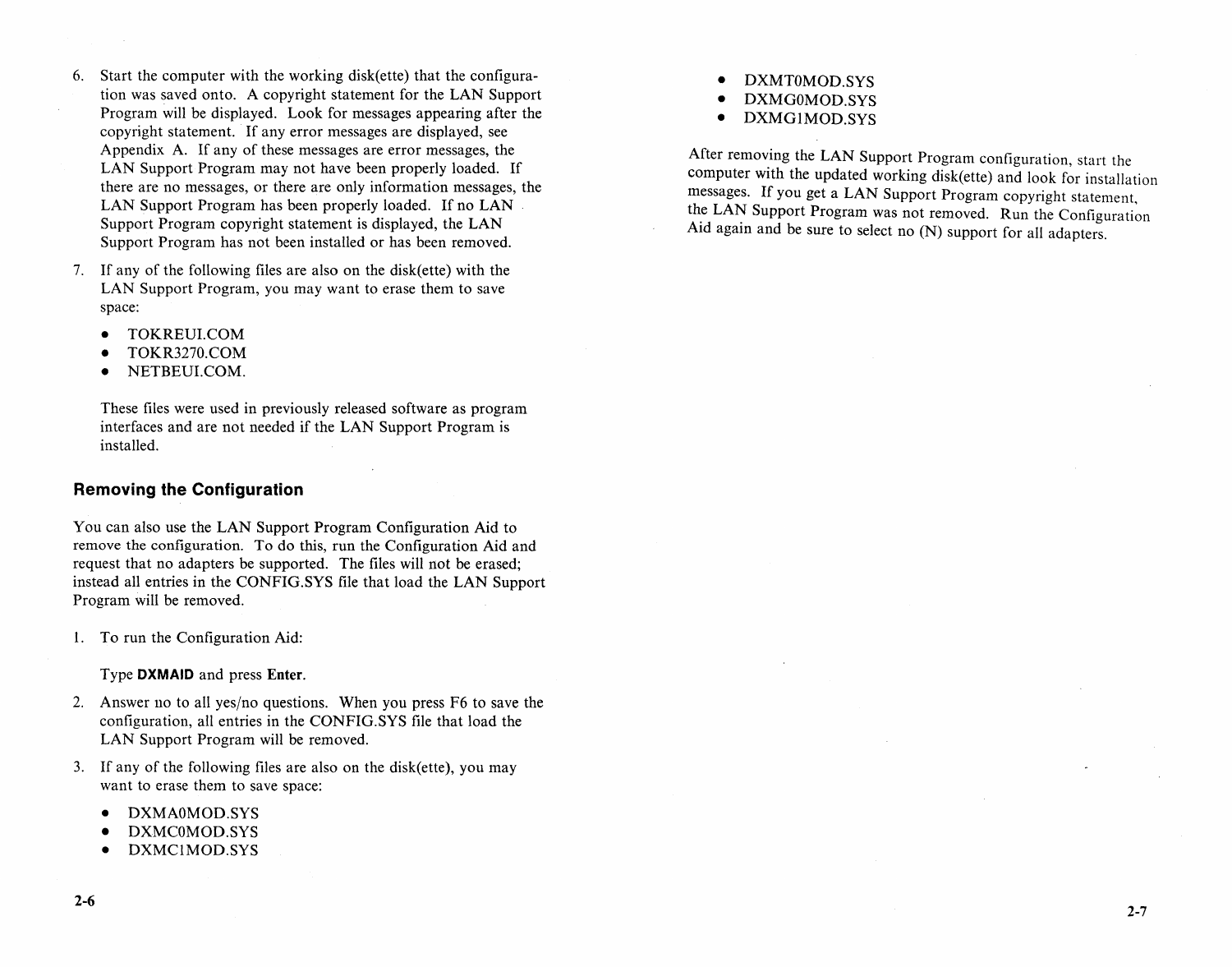# **Appendix A. Messages**

This appendix lists all the messages that the LAN Support Program device drivers can display when being loaded into memory. The messages are listed numerically, with a description of each where needed. All messages have the following format:





The two types of messages are:

E Error

I Information

In the messages listed below:

- The adapter number is represented by "n."
- "data" is 24 bytes of the device = line in the CONFIG.SYS file, beginning with the keyword in error.
- The "message text" is a phrase describing the message.
- If an error message is displayed, you will be prompted by the device driver to "Press Fl to Continue." After pressing Fl, wait for the DOS prompt to appear. When it does, you can attempt to fix the problem by following the action for it listed below.
- All information relating to parameters can be found in the DXMINFO.DOC file on the LAN Support Program diskette.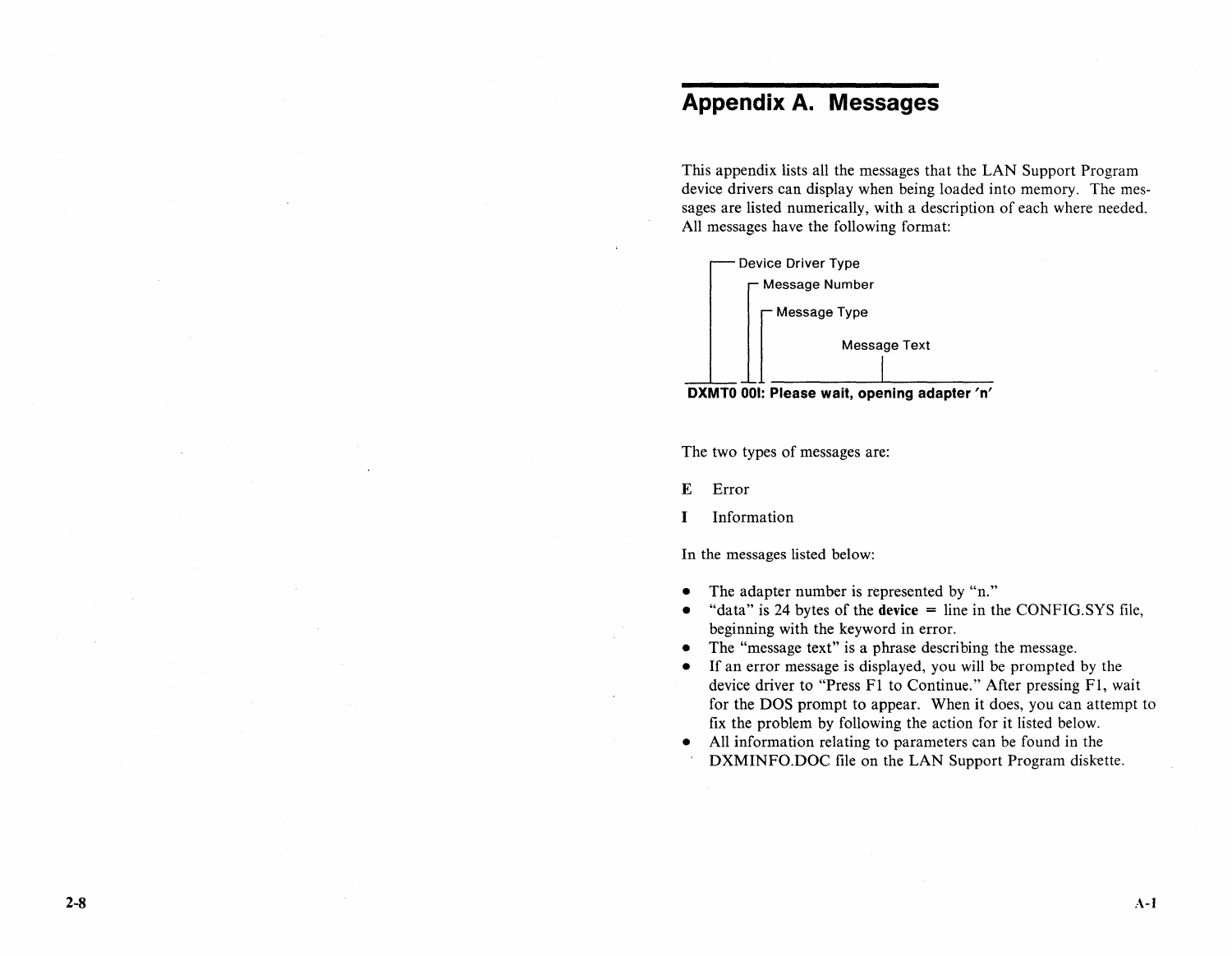## **Message Listings**

The message numbers are listed below in numerical order.

**• 001: Please wait, opening adapter** 'n'

Meaning: Either a Token-Ring adapter is inserting into the ring or a PC Network adapter is executing an open process.

Action: This is an information message: no action is required.

**• 01 E: Interrupt vector X'5C' in use** 

Meaning: The software interrupt vector was not zero and the user of the vector was not the PC Network Adapter.

Action: Either use the Configuration Aid to reconfigure or check the CONFIG.SYS file to ensure that the DXMAOMOD device driver is loaded before any other local area network device driver.

**• 02E: DOS Version 3.3 or higher required** 

Meaning: The DOS Version is earlier than 3.3.

Action: The DOS Version needs to be changed to Version 3.3 or later.

**• 03E: Interrupt Arbitrator (DXMAOMOD.SYS) device driver required** 

Meaning: Module DXMAOMOD was not previously loaded.

Action: Either use the Configuration Aid to reconfigure or check the CONFIG.SYS file to ensure that the DXMAOMOD device driver is loaded before any other LAN Support Program device driver.

**• 04E: Program already loaded** 

Meaning: This device driver was already installed into memory.

Action: Either use the Configuration Aid to reconfigure or check the CONFIG.SYS file to ensure that the device driver is not listed twice.

• **05E: Invalid node address parameter** 

Meaning: The address parameter is incorrect.

Action: Either use the Configuration Aid to reconfigure (this will remove the present parameters) or check the CONFIG.SYS file to correct the address parameter for this device driver.

• **10E: Invalid shared ram address** 

Meaning: The shared RAM address is incorrect.

Action: Either use the Configuration Aid to reconfigure (this will remove the present parameters) or check the CONFIG.SYS file to correct the shared RAM parameter.

**• 11 E: DIR.lNITIALIZE failed** 

Meaning: The Token-Ring adapter failed to initialize.

Action: Refer to the section describing the adapter diagnostics in the adapter operator's guide.

#### **• 12E: Token-Ring adapter not installed**

Meaning: A Token-Ring Network adapter was not detected.

Action: You may change your configuration by either using the Configuration Aid to reconfigure or by editing the CONFIG.SYS file to remove this adapter support device driver. Alternatively, you may install a Token-Ring Network adapter.

#### **• 20E: Invalid work size parameter**

Meaning: The work size parameter is not correct.

Action: Either use the Configuration Aid to reconfigure (this will remove the present parameters) or check the CONFIG.SYS file to correct the work size parameter.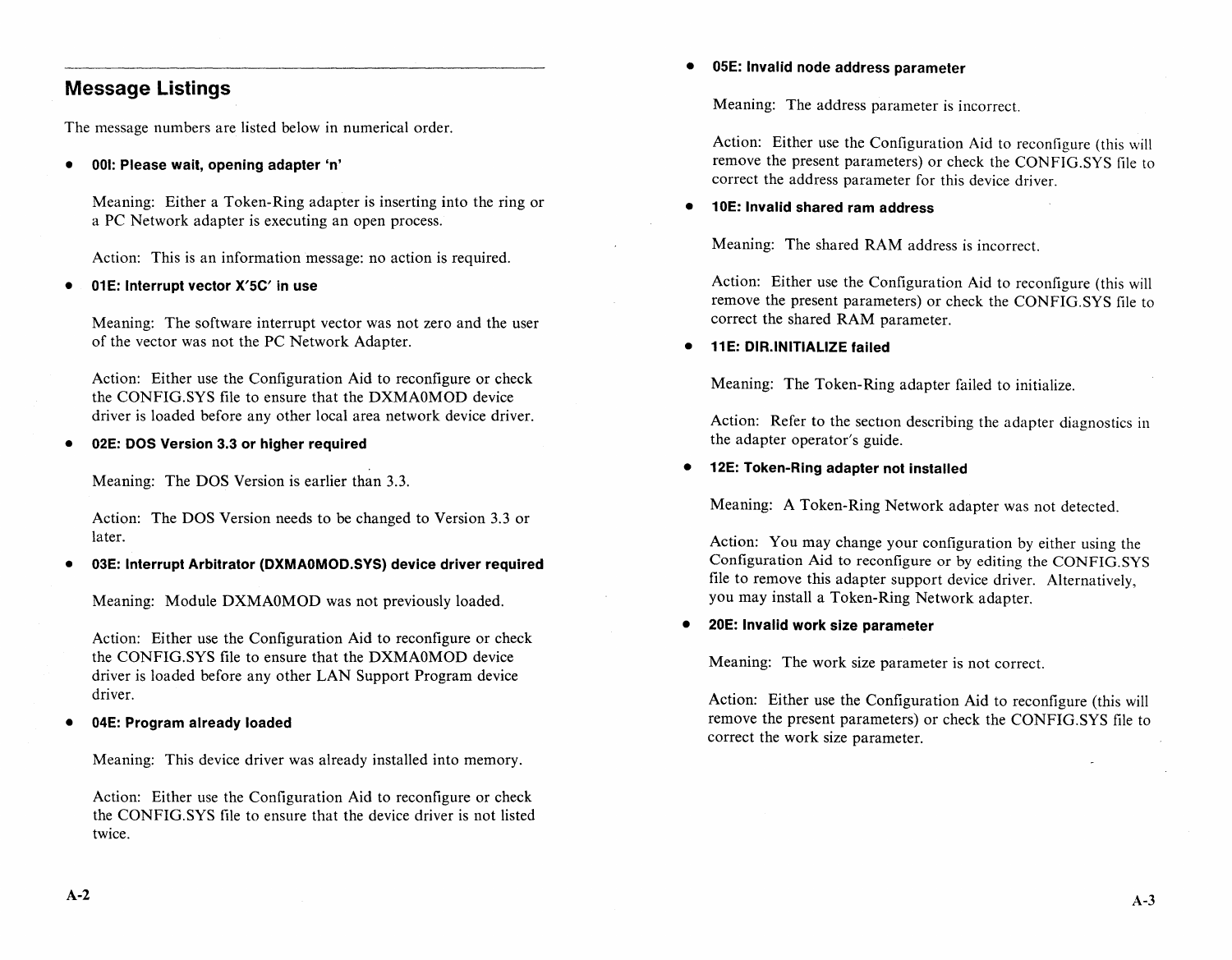**• 21 E: Network error** 

Meaning: An error was detected on the PC Network adapter.

Action: The message will be followed by one of the following:

**Please record this number yyyy-yy Have system serviced** 

**Please record this number yyyy-yy Have network serviced** 

**Please record this number yyyy-yy Adapter not found, have system serviced** 

If you receive the "Adapter not found" message, first check to make sure that your LAN Support Program configuration matches the adapters installed in your system unit. If they do not match, either install an adapter or remove this adapter support device driver. Remove the device driver by using the Configuration Aid to reconfigure or by editing the CONFIG.SYS file. If the configuration matches the adapters installed, record the error number and have your system unit serviced.

If you receive one of the other messages, record the error number and have either the system unit or the network serviced as indicated.

**• 31 E: Requested resources exceed capabilities on adapter 'n'** 

Meaning: This would happen when too many link stations are defined, for instance.

Action: Either use the Configuration Aid to reconfigure or check the parameter values in the CONFIG.SYS file to verify that the resource requirements are not exceeded.

**• 32E: Initialization or open error on adapter 'n'** 

Meaning: There was an adapter failure.

Action: If the adapter is a Token-Ring adapter, refer to the section describing the adapter diagnostics in the adapter operator's guide. If the adapter is a PC Network adapter, have your system unit serviced.

**• 33E: Cannot mix OLD.PARMS.x and 'new' keywords** 

Meaning: Both new and old parameters are mixed on the device driver parameter line.

Action: Either use the Configuration Aid to reconfigure (this will remove the present parameters) or edit the CONFIG.SYS file to ensure that the parameter types are not mixed.

#### **• 34E: Invalid keyword: 'data'**

Meaning: The keyword used is invalid.

Action: Either use the Configuration Aid to reconfigure (this will remove the present parameters) or check the CONFIG.SYS file to ensure that the keyword is correct.

#### **• 35E: Duplicate keyword: 'data'**

Meaning: This keyword is used twice on the device driver parameter line.

Action: Either use the Configuration Aid to reconfigure (this will remove the present parameters) or check the CONFIG.SYS file to remove the keyword listed twice.

#### **• 36E: Invalid keyword value: 'data'**

Meaning: This value listed is incorrect for its keyword.

Action: Either use the Configuration Aid to reconfigure (this will remove the present parameters) or check the CONFIG.SYS file to ensure that the value is correct.

#### **• 37E: Adapter support required**

Meaning: No adapter support has been previously loaded.

Action: Either use the Configuration Aid to reconfigure or check. the CONFIG.SYS file to ensure that an adapter support device driver is listed.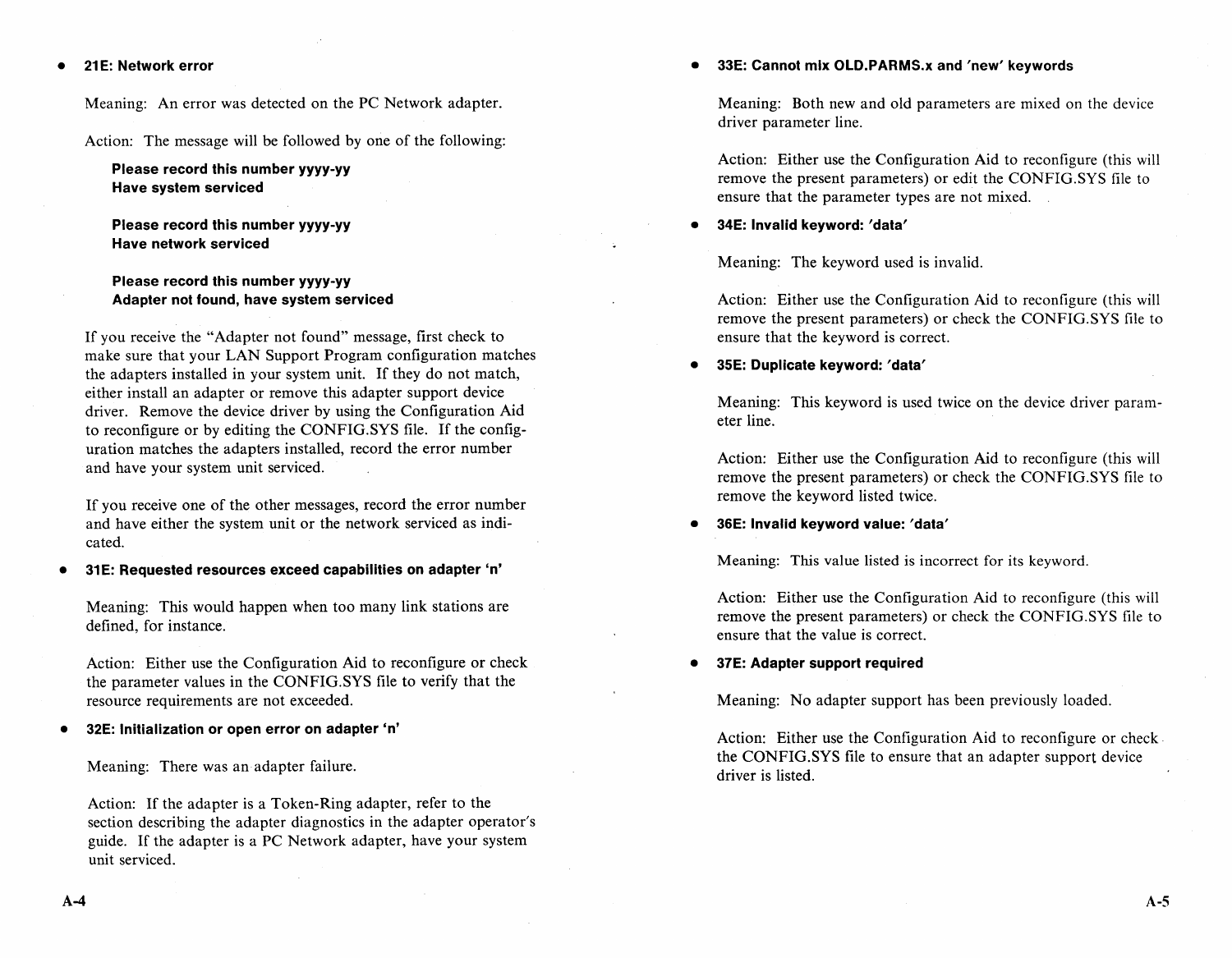# **Appendix B. Manual Configuration**

To manually configure the IBM LAN Support Program is to configure it without the use of the Configuration Aid. This allows you to request a customized configuration of the LAN Support Program for specific application programs. For example, if you are using application programs written for the NETBIOS Interface, it will allow you to request a specific number of link stations, sessions, and names. For a complete description of the parameters that can be used with the LAN Support Program, see the DXMINFO.DOC file on the LAN Support Program Diskette.

Manual configuration involves copying the appropriate LAN Support Program files to a working disk(ette) and creating a CONFIG.SYS file to load them. (See your DOS manual for a discussion of system configuration files.) After you have copied the files, the fixed disk or the system diskette can be used to start the computer and load the LAN Support Program.

## **The LAN Support Program Files**

The LAN Support Program files are a group of *device drivers.* (A device driver provides a software interface for a device, such as a printer, keyboard, or adapter.) The LAN Support Program provides the device drivers for local area network adapters. Each of these device drivers has an "SYS" extension. The device drivers are loaded into memory with commands from the computer's configuration file (CONFIG.SYS).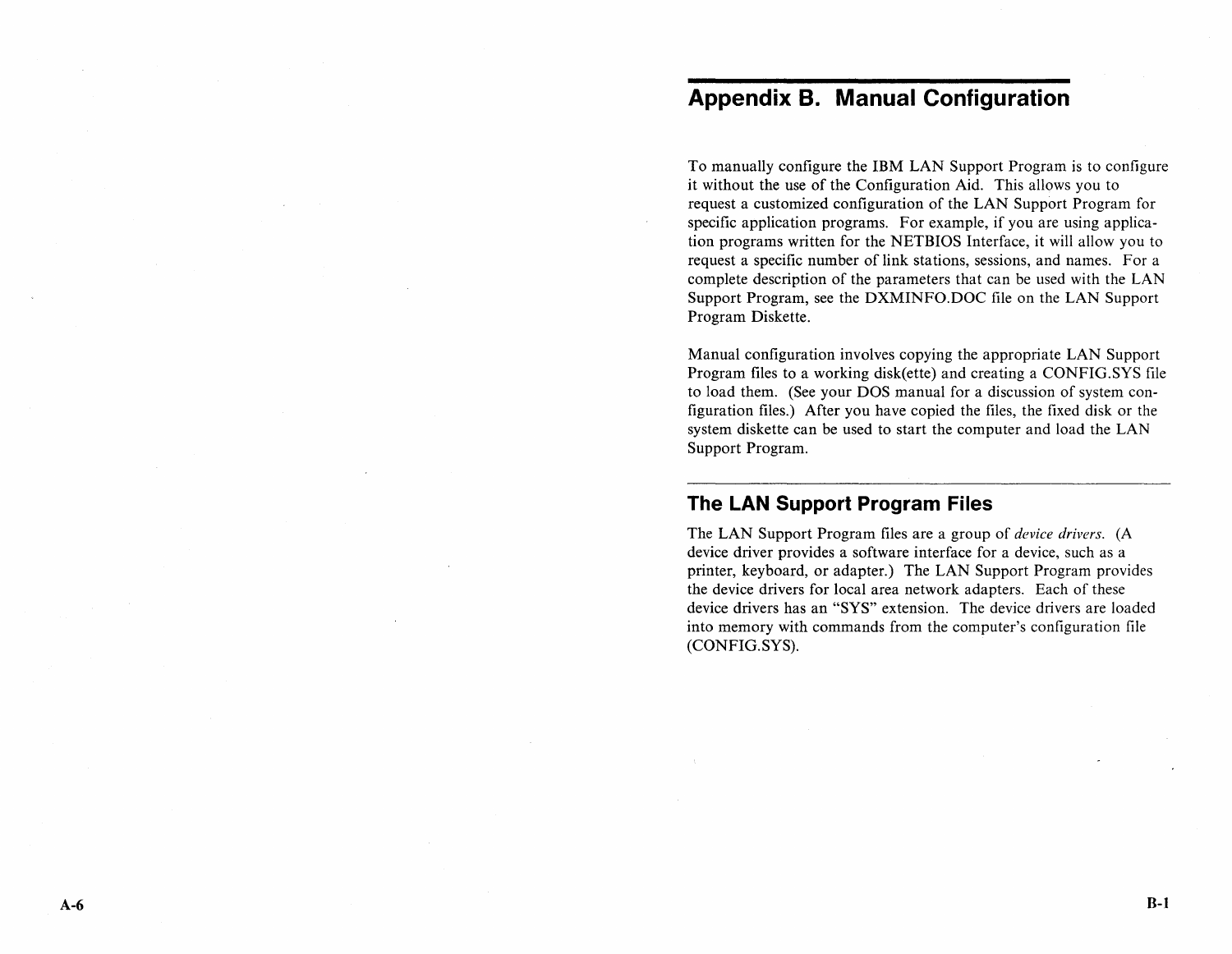## **How to Manually Configure the LAN Support Program**

Below are the instructions to manually configure the LAN Support Program. Be sure you select the device drivers that you need. The ,chart on the following page shows which device drivers are needed for different installations. Following the chart are a few examples of typical configurations. These examples include the lines from the CONFIG.SYS file that load the device drivers. For more information on coding these lines, see "Coding the CONFIG.SYS File" on page B-5.

1. Determine which device drivers will be needed for your hardware and software requirements. See the chart on the next page and the explanation following it.

#### Always required - DXMA0MOD.SYS

One or two required - DXMC0MOD.SYS DXMCIMOD.SYS DXMGOMOD.SYS DXMGIMOD.SYS

#### Optional for NETBIOS - DXMT0MOD.SYS

- 2. Copy the necessary device drivers onto the working fixed disk or system diskette.
- 3. Create or alter the CONFIG.SYS file to reflect the chosen device drivers. See "Coding the CONFIG.SYS File" on page B-5.

For a list of commands that might need to be removed before starting the LAN Support Program, see step 5 on page 2-4.

- After you have entered the appropriate lines into your CONFIG.SYS file and removed any inappropriate commands, you are ready to start your computer with the LAN Support Program. To install the LAN Support Program:
- If the LAN Support Program configuration was copied to a fixed disk, make sure the door to drive A is open. Then

restart the computer by pressing and holding the Ctrl, Alt, and Del keys.

• If the LAN Support Program was copied to a diskette, insert that diskette into drive A. Then restart the computer by pressing and holding the Ctrl, Alt, and Del keys.

To confirm the installation or the removal of device drivers, look for messages to be displayed when the computer is restarted.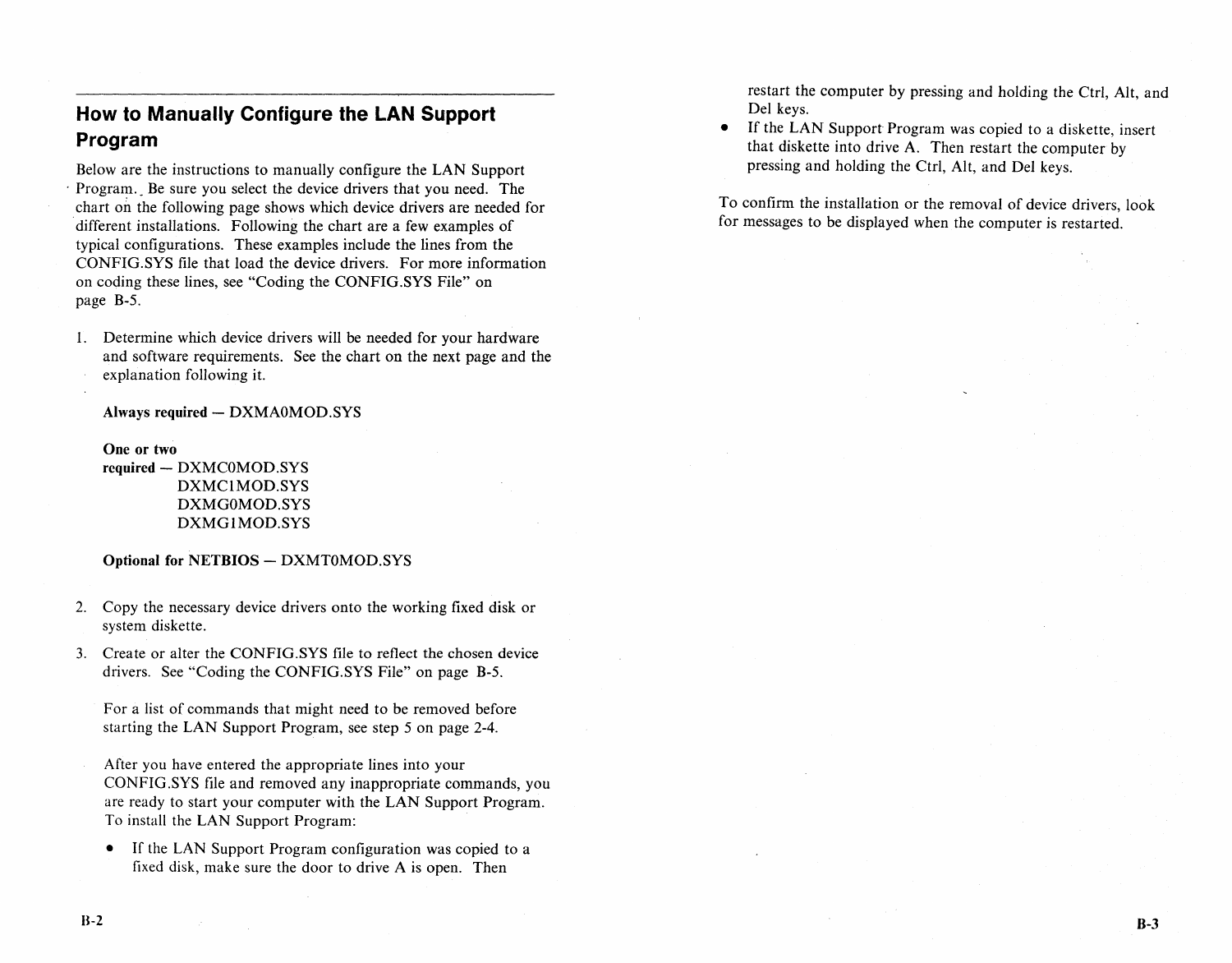#### Device Drivers for Different Installations

The figure below shows which device drivers you need for various installations.

|                                                                    | Software Interface Supported     |                                                    |                                                      |                                                                   |
|--------------------------------------------------------------------|----------------------------------|----------------------------------------------------|------------------------------------------------------|-------------------------------------------------------------------|
| <b>Network</b><br>Adapters<br>to be<br>Supported                   | <b>IFFE</b><br>802.2             | <b>IEEE</b><br>802.2<br>and<br><b>NETBIOS</b>      | <b>IFFF</b><br>802.2<br>and<br>3270-PC<br>Cntrl Pgrm | <b>IEEE</b><br>802.2.<br>NETBIOS.<br>and<br>3270-PC<br>Cntrl Pgrm |
| Token-Ring<br>Network:<br>PC Adapter<br>PC Adapter II<br>Adapter/A | A <sub>0</sub><br>CO             | A <sub>0</sub><br>CO<br>T <sub>0</sub>             | A <sub>0</sub><br>C <sub>1</sub>                     | A <sub>0</sub><br>C <sub>1</sub><br>T <sub>0</sub>                |
| <b>PC Network:</b><br>Adapter II<br>Adapter II/A                   | A <sub>0</sub><br>G <sub>0</sub> | A <sub>0</sub><br>G <sub>0</sub><br>T <sub>0</sub> | A0<br>G <sub>1</sub>                                 | A <sub>0</sub><br>G <sub>1</sub><br>T0                            |

|  | $AO = DXMA0MOD$ SYS | $G0 = DXMG0MOD.SYS$ |
|--|---------------------|---------------------|
|  | $CO = DXMCOMOD.SYS$ | $GI = DXMGIMOD.SYS$ |
|  | $Cl = DXMLIMOD.SYS$ | $TO = DXMT0MOD.SYS$ |

For example, if you have a Token-Ring Network PC Adapter and need IEEE 802.2 and NETBIOS interface support you need: DXMAOMOD.SYS, DXMCOMOD.SYS, and DXMTOMOD.SYS.

#### Notes:

- 1. One group of device drivers will support two adapters of the same type.
- 2. If there are two different types of adapters (Token-Ring and PC Network), only one entry for AO and TO will be needed. See the coding rules on the following page.

## Coding the CONFIG.5YS File

The lines in the CONFIG.SYS file that load the device drivers are illustrated below.

#### Coding Rules

- 1. Each **device** = line must not exceed one line in the CONFIG.SYS file.
- 2. The LAN Support Program device drivers are identified by the two-character portion of the file name that is specific to each file. All the device drivers have file names that start with DXM and end with MOD. The letters in between the DXM and the MOD indicate which device driver it is. For instance, the two characters (TO) in the file name below identify the NETBIOS Interface:

## DXMTOMOD.SYS

- 3. If the disk(ette) already has a CONFIG.SYS file, be sure to change only the lines needed for the LAN Support Program device drivers.
- 4. The interrupt arbitrator device driver (DXMAOMOD.SYS) must be listed before the adapter support device drivers and the NETBIOS interface device driver (DXMTOMOD.SYS) must be listed last.
- 5. If the device drivers will be kept in a sub-directory, the device  $=$ line needs to include the path:  $\text{device} = \text{pathname } \text{d} \text{xm}$ ...

**device = dxma0mod.sys**  $-$  Loads the interrupt arbitrator. Required in all configurations.

 $\text{device} = \text{dxmClmod.sys}$  < parameters > - Loads the Token-Ring Network adapter support device driver for IEEE 802.2 program support. This device driver will support one or two Token-Ring adapters.

 $\text{device} = \text{d}\text{xm}$ C $\text{1}$  mod.sys < parameters >  $-$  Loads the Token-Ring Network adapter support device driver that performs the same functions as DXMCOMOD above and also supports the 3270-PC Control Program. This device driver will support one or two Token-Ring adapters.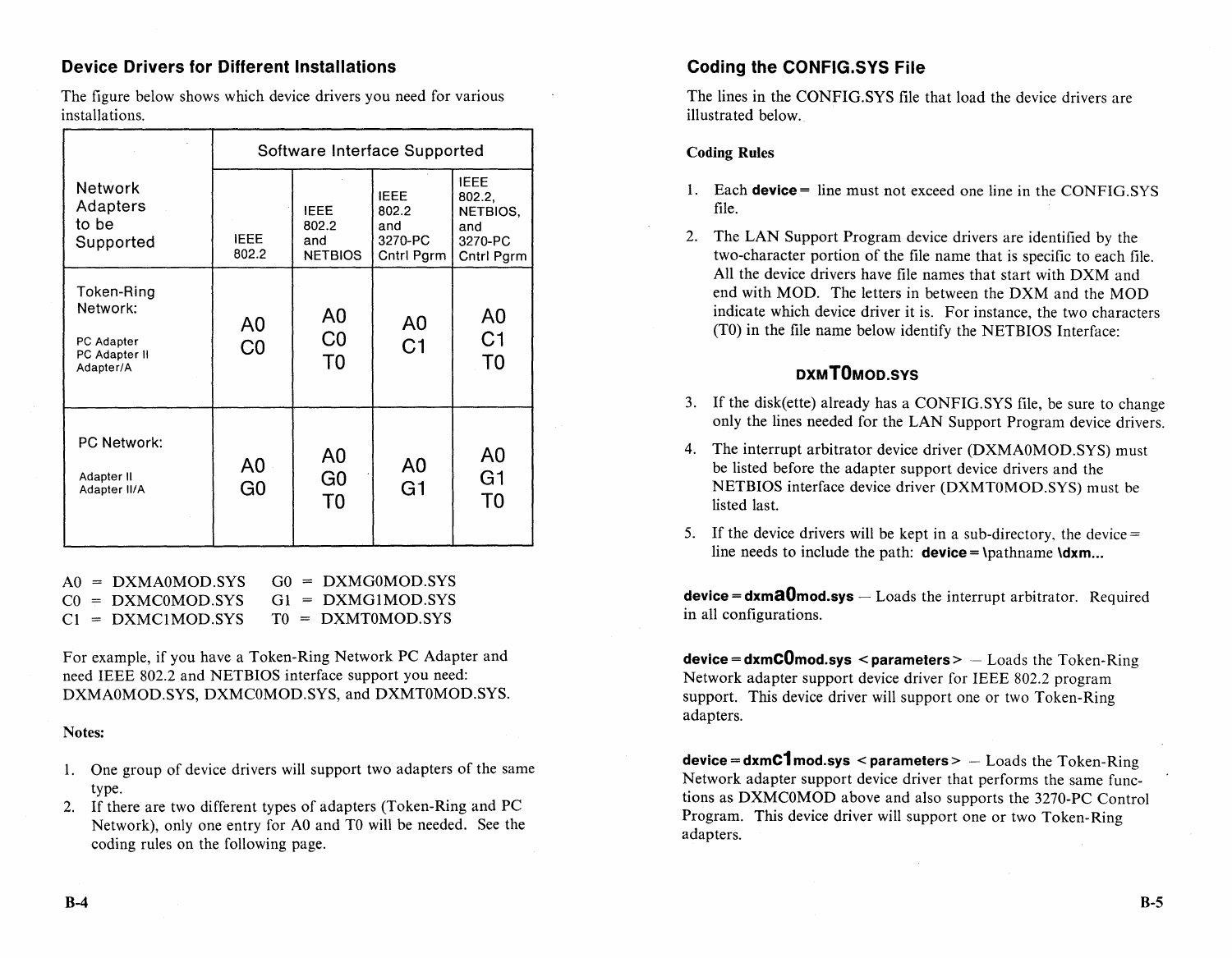**device = dxmgOmod.sys < parameters>** -- Loads the adapter support device driver that provides IEEE 802.2 program support for the PC Network Adapter II or the Adapter II/A. This device driver will support one or two PC Network adapters.

**device = dxmg1 mod.sys < parameters>** - Loads the adapter support device driver that provides the same functions as DXMGOMOD above and also supports the 3270-PC Control Program. This device driver will support one or two PC Network adapters.

**device = dxmlOmod.sys < parameters>** - Loads the NETBIOS interface device driver. This device driver will not work without the interrupt arbitrator and one of the adapter support device drivers.

#### **Device Driver Parameters**

See the DXMINFO.DOC file on the LAN Support Program diskette.

Note: Printer page break characters are included in this file to improve printing.

## **Example Configurations**

On the next four pages, examples are given for typical configurations. They are not intended to represent the only possible configurations that can be used. See the examples and read the coding rules preceding this section to understand what is needed for your installation.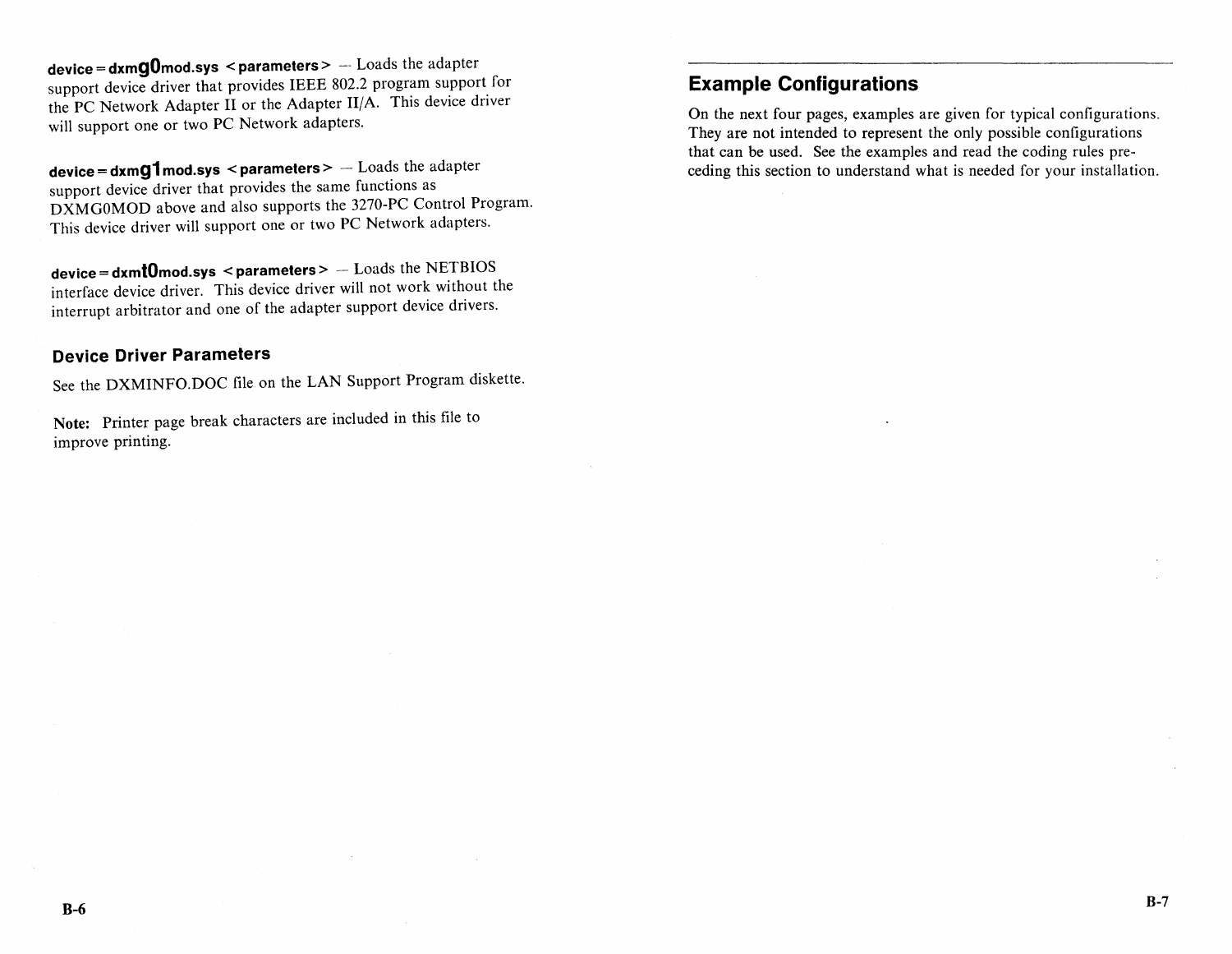## **PC with Token-Ring Network Adapter**

In this example the computer has one adapter for the Token-Ring Network. It will use application programs written for the NETBIOS interface. It will not use the 3270-PC Control Program. Below are the lines from the CONFIG.SYS file that will load the needed device drivers. Note that application programs written to the IEEE 802.2 interface can also be used.



**device = dxmaOmod.sys device = dxmcOmod.sys device = dxmtOmod.sys** 

Here is an example for the above configuration that uses subdirectories and changes some of the NETBIOS device driver parameters.

```
device = \ring\dxmaOmod.sys 
device = \ring\dxmcOmod.sys 
device = \ring\dxmtOmod.sys stations = 64 sessions = 40
```
#### Notes:

- 1. The device drivers will be located in the sub-directory "ring."
- 2. The parameters for the NETBIOS device driver request 64 stations and 40 sessions. See the DXMINFO.DOC file fora description of all the device driver parameters.

#### **3270-PC with Token-Ring Network Adapter**

In this example the 3270-PC has one Token-Ring Network Adapter installed and will use the 3270-PC Control Program. Application programs written to the IEEE 802.2 interface will also be used. Application programs written to the NETBIOS interface wiil not be supported. Below are the lines from the CONFIG.SYS file that will load the needed device drivers.



**device = dxmaOmod.sys device = dxmc1 mod.sys** 

 $\omega = k$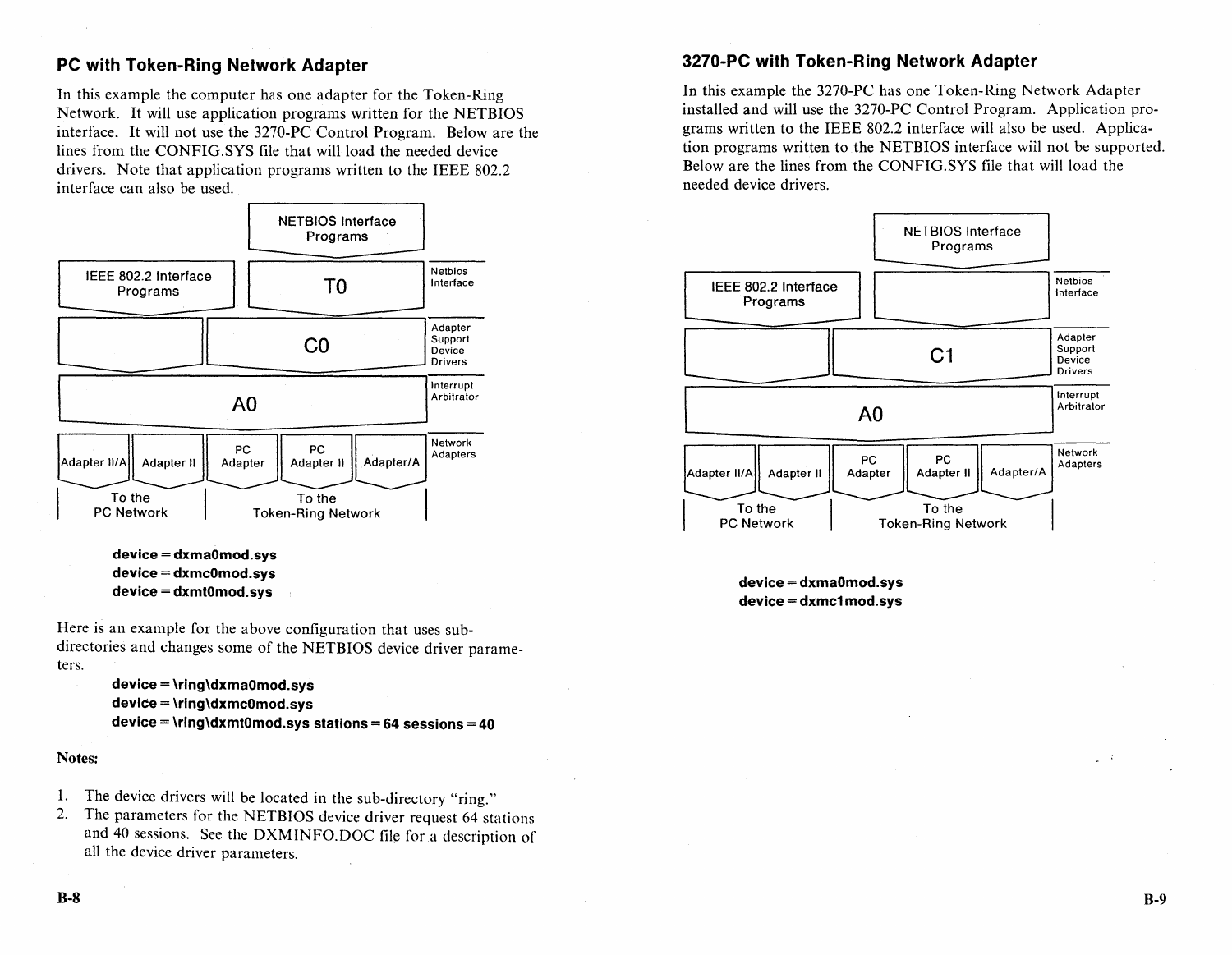#### **PC with PC Network Adapter**

In this example the computer has one PC Network Adapter installed. The 3270-PC Control Program will not be used. Both IEEE 802.2 and NETBIOS programs will be used. Below are the lines from the CONFIG.SYS file that will load the needed device drivers.



**device = dxmaOmod.sys device = dxmgOmod.sys device = dxmtOmod.sys** 

#### **PC with Adapters for Both Networks**

In this example the computer has adapters for both networks installed. It will use application programs written for the IEEE 802.2 interface and the NETBIOS interface. The 3270-PC Control Program will not be used. Below are the lines from the CONFIG.SYS file that will load the needed device drivers.



**device = dxmaOmod.sys device = dxmcOmod.sys ,0800 device = dxmgOmod.sys device = dxmtOmod.sys** 

Note: The D800 on the CO device driver is needed when a Token-Ring Network adapter and a PC Network adapter are installed in the same system. The default shared RAM location is changed to avoid a memory conflict.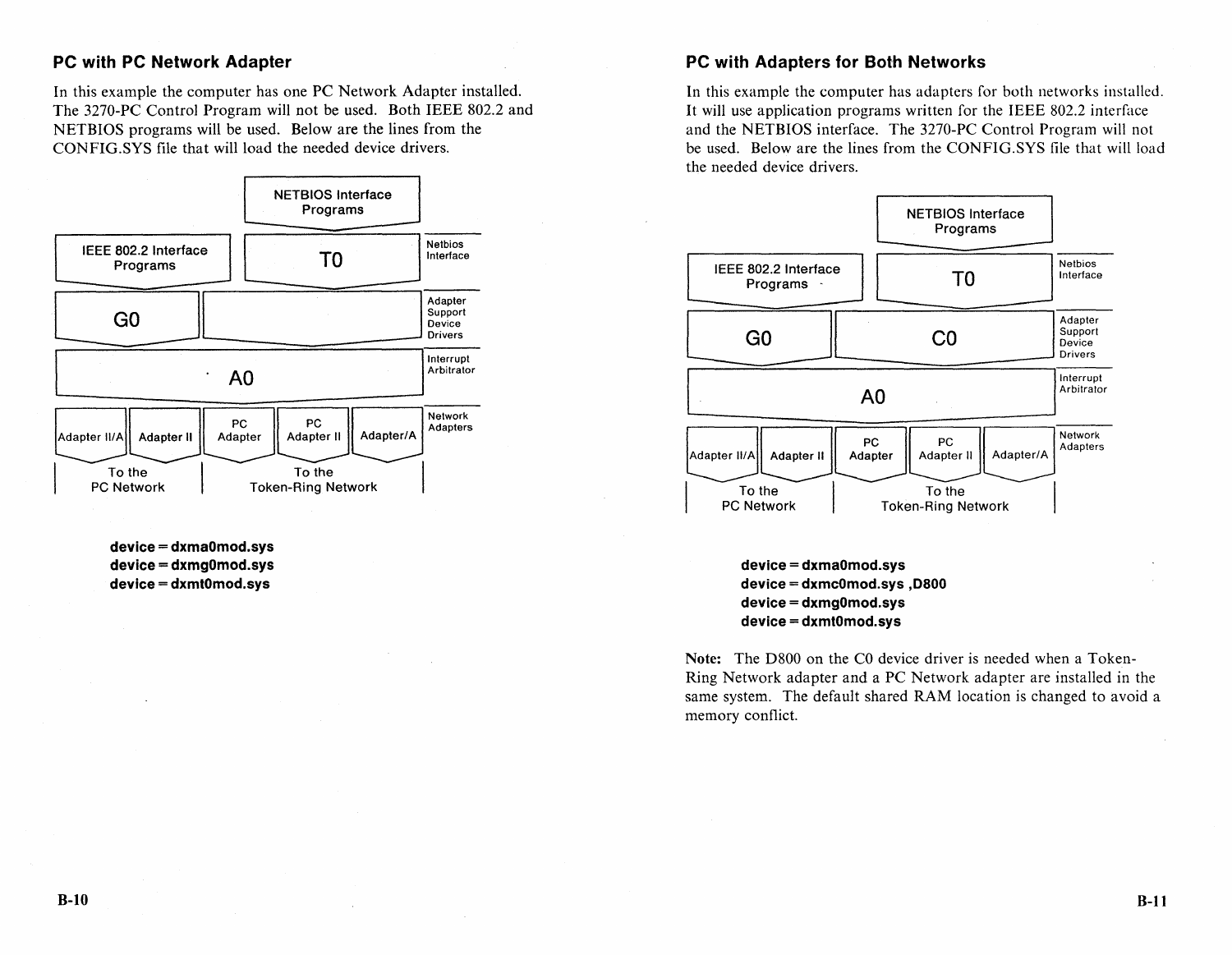# **Appendix C. Statement of Service**

IBM will provide service for valid program-related defects in the IBM Local Area Network Support Program to program licensees at no additional charge. Program service is available uritil September 30, 1988. However, service will be provided only for the current update level.

The way each licensee obtains access to program service depends on the marketing channel through which the license was obtained.

In the United States and Puerto *Rico,* if the IBM Local Area Network Support Program was obtained through an authorized IBM Personal Computer dealer, requests for program service should be made through the dealer. If the program was obtained through the IBM National Accounts Division or the IBM National Marketing Division, requests for program service should be made through the service coordinator of the licensee's company.

The IBM Support Center will help the service coordinator diagnose and solve problems. The service coordinator may call the IBM Support Center at any time, and will usually be called back within eight business hours. The IBM Support Center will contact the service coordinator Monday through Friday between 8 a.m. and 5 p.m., local customer time.

IBM does not guarantee service results, or that the program will be error-free, or that all program defects will be corrected.

When a report of a defect in an unaltered portion of a supported release of the program is submitted, IBM will respond by issuing one of the following:

- Defect correction information, such as corrected documentation, corrected code, or notice of availability of corrected code
- A restriction notice
- A bypass.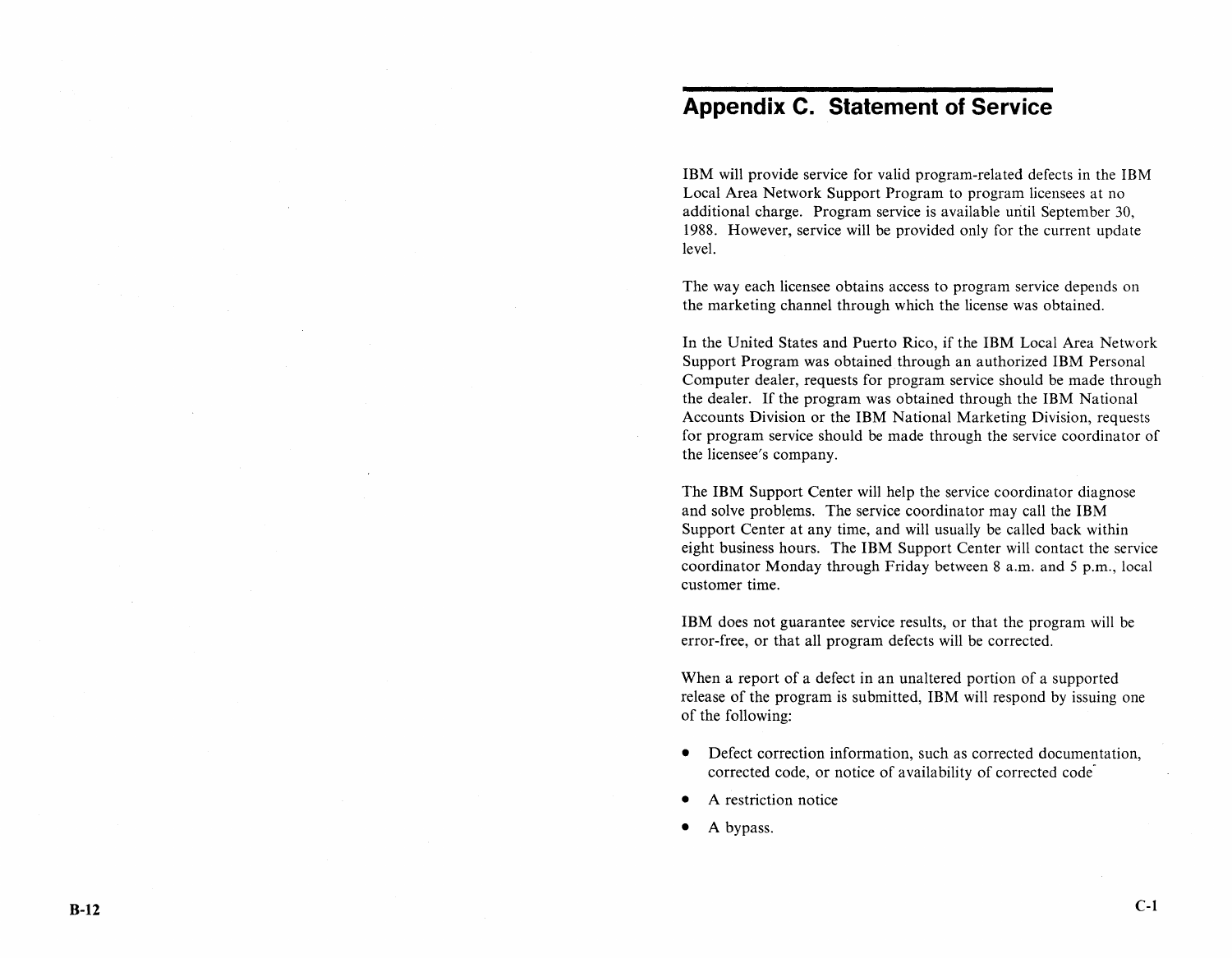Corrected code is provided on a cumulative basis on diskettes; no source code is provided. Only one copy of the corrections with supporting documentation will be issued to the licensee, or the agent of the licensee reporting the defect. IBM will authorize various agents, such as IBM Personal Computer dealers and service coordinators of IBM National Accounts Division and IBM National Marketing Division customers, to make and distribute a copy of the corrections, if needed, to each IBM Local Area Network Support Program licensee that they serve.

The total number of copies of an update distributed to IBM Local Area Network Support Program licensees within a customer's location may not exceed the number of copies of the IBM Local Area Network Support Program licensed to the customer. IBM does not plan to release updates of IBM Local Area Network Support Program code on a routine basis for preventive service purposes. However, should IBM determine that there is a general need for a preventive service update, it will be made available to all licensees through the same process used to distribute general IBM Local Area Network Support Program updates.

Following the discontinuance of all program services, this program will be distributed on an "as is" basis, without warranty of any kind either express or implied.

# **List of Abbreviations**

| <b>DOS</b> | Disk Operating System        | PC.        | Personal Computer    |
|------------|------------------------------|------------|----------------------|
| LAN        | Local Area Network           | <b>RAM</b> | random access memory |
|            | <b>NETBIOS</b> Network Basic | ROM        | read-only memory     |
|            | Input/Output System          | <b>SAP</b> | Service Access Point |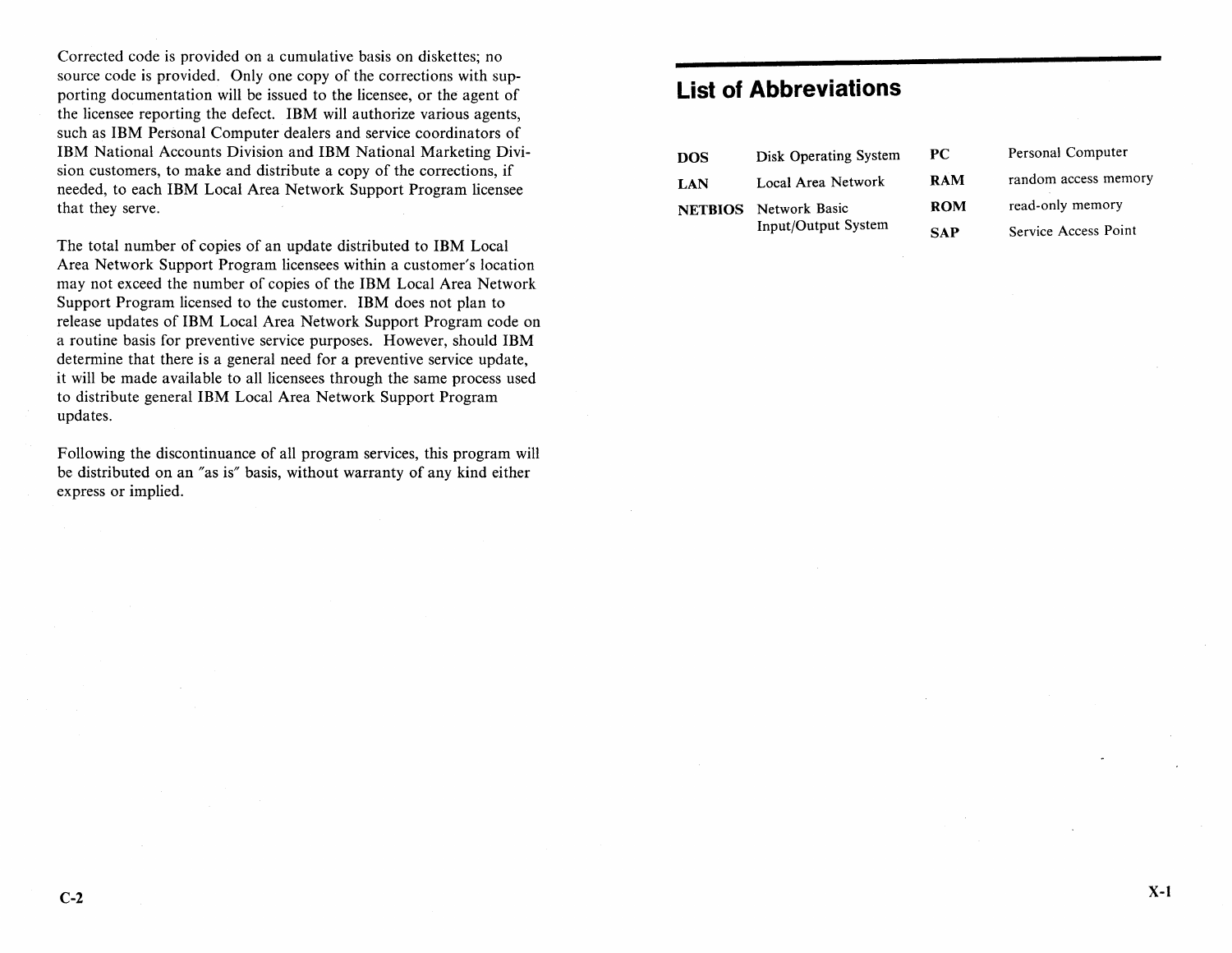# **Glossary**

# $\mathbf{A}$

adapter. In the IBM Token-Ring Network and IBM PC Network, the circuit card within a communicating device (such as an IBM Personal Computer) and its associated software, that enable the device to be attached to the network.

application program. A program written for or by a user that applies to the user's work. Some application programs run on a special kind of application program called a *network application program.* See network application program.

B

baseband local area network. A local area network in which information is encoded, multiplexed, and transmitted without modulation of a carrier. The IBM Token-Ring Network is an example.

broadband local area network. A local area network in which information is encoded, multiplexed, and transmitted with modulation of a carrier.

bus. A network configuration that provides a bidirectional transmission facility to which all network stations are attached. A sending station

transmits in both directions to the ends of the bus. All stations in the path copy the message as it passes. The IBM PC Network uses a bus topology.



device driver. A file that provides a software interface for a device, such as a printer, keyboard, or adapter.

Disk Operating System (DOS). A program that controls the operation of an IBM Personal Computer and the execution of application programs.

 $\mathbf F$ 

formatted diskette. A diskette that can be used by the computer to store data.

 $\mathbf I$ 

IEEE 802.2 interface. An interface adhering to the 802.2 Logical Link Control (LLC) Standard of the Institute of Electrical and Electronics Engineers. This standard is one of several standards for local area networks approved by the IEEE.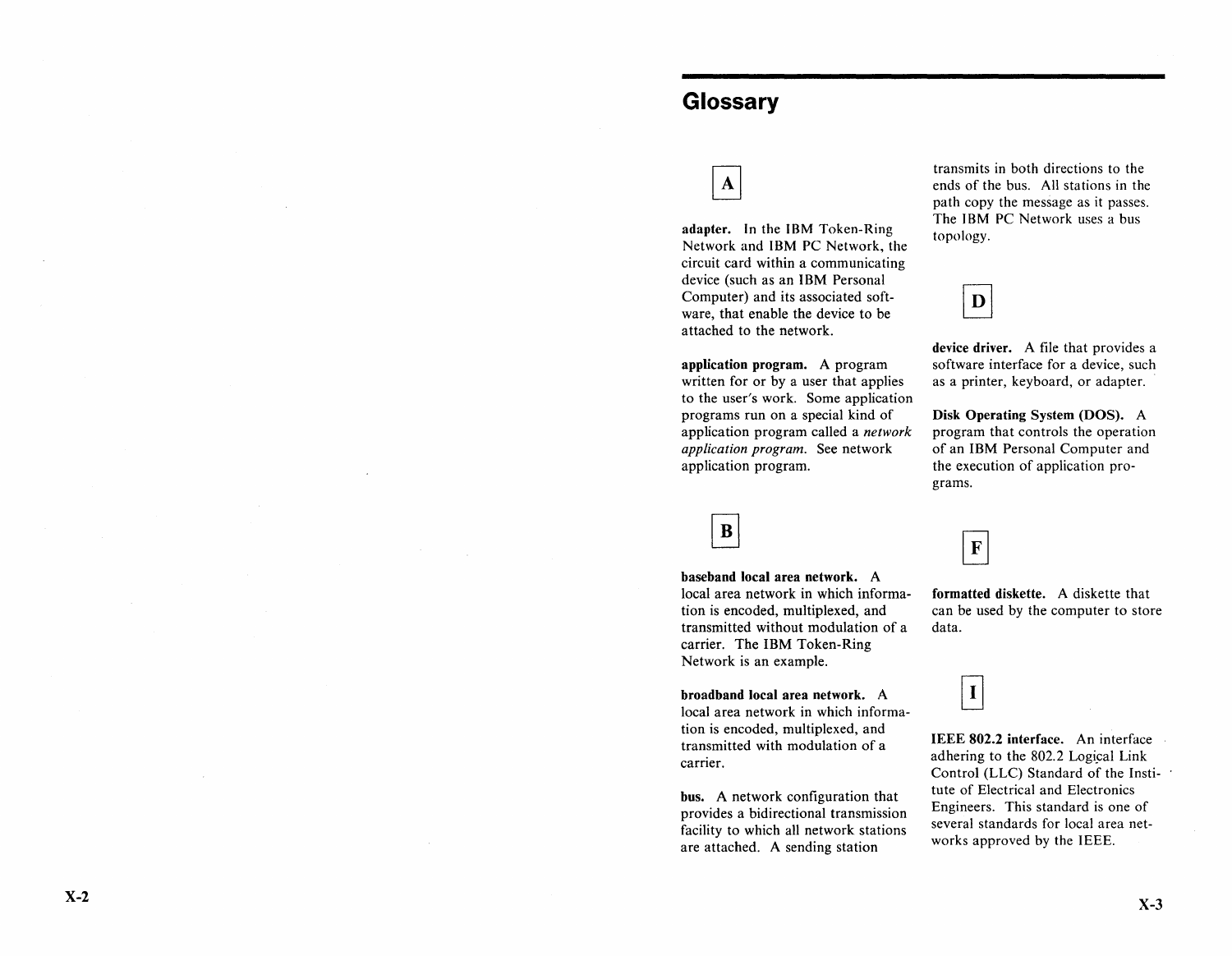unidirectional transmission links to form a closed path.

link station. A specific place in a Service Access Point that enables an adapter to communicate with another adapter.



 $\mathbf{L}$ 

network application program. A program used to connect and communicate with adapters on a network, enabling users to perform application-oriented activities and to run other application programs.

 $\mathbf R$ 

read-only memory (ROM). A computer's storage area whose contents cannot be modified.

ring (network). A network configuration where a series of attaching devices, such as IBM Personal Computers, are connected by

S

Service Access Point. A logical point made available by an adapter where information can be received and transmitted.

session. A connection between two application programs that allows them to communicate.

system disk(ette). A fixed disk or diskette that has been formatted with the Personal Computer Disk Operating System by using the DOS FORMAT command with the *IS*  option.

W

working disk(ette). A computer fixed disk or diskette to which files are copied from an original diskette for use in everyday operation.

# c

coding rules B-5 Configuration Aid 2-1 back-up copies 2-2 CONFIG.SYS 2-3 disk formatting 2-2 DXMAID 2-3 removing the configuration 2-6 using the Configuration Aid 2-1 configuration instructions B-2 configuration, manual B-1

## D

DOS 1-2

## H

hardware, required 1-1

# L

LAN Support Program 1-1 LAN Support Program files B-1

## M

manual configuration B-1 memory requirements 1-1 message listings A-2 messages, return A-I

# N

NETBEUI iii network examples B-8

# R

related publications iv removing the configuration 2-6 ring X-4

## s

statement of service C-l

# T

TOKREUI iii TOKR3270 iii

## u

using sub-directories B-8

## w

what you need 1-1

## **Numerics**

3270-PC Control Program 1-2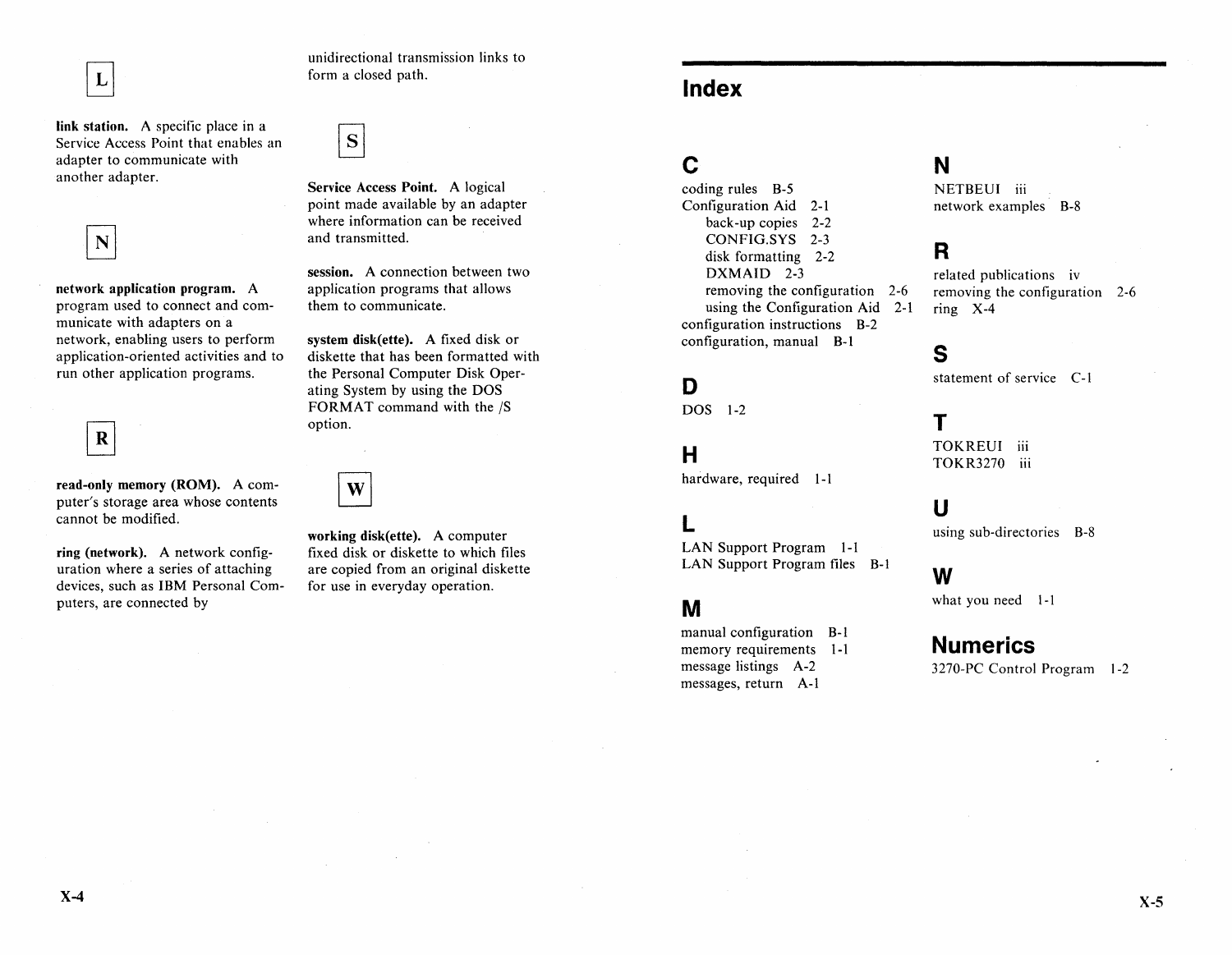Reader's Comment Form

IBM Local Area Network Support Program User's Guide

83X7875

Your comments assist us in improving the usefulness of our publications; they are an important part of the input used for revisions.

IBM may use and distribute any of the information you supply in any way it believes appropriate without incurring any obligation whatever. You may, of course, continue to use the information you supply.

Please do not use this form for technical questions regarding the IBM Personal Computer or programs for the IBM Personal Computer, or for requests for additional publications; this only delays the response. Instead, direct your inquiries or request to your authorized IBM Personal Computer dealer.

Comments:

Fold and tape Please do not staple

Research Triangle Park, N.C. 27709 96lZl XOS 'O'd Department E02 IBM Corporation

POSTAGE WILL BE PAID BY ADDRESSEE

FIRST CLASS PERMIT NO. 40 ARMONK, N.Y.

# BNSINE22 BEbFA WVIF

UNITED STATES 3H1 NI **IF MAILED NECESSARY** 38'1lS0d ON